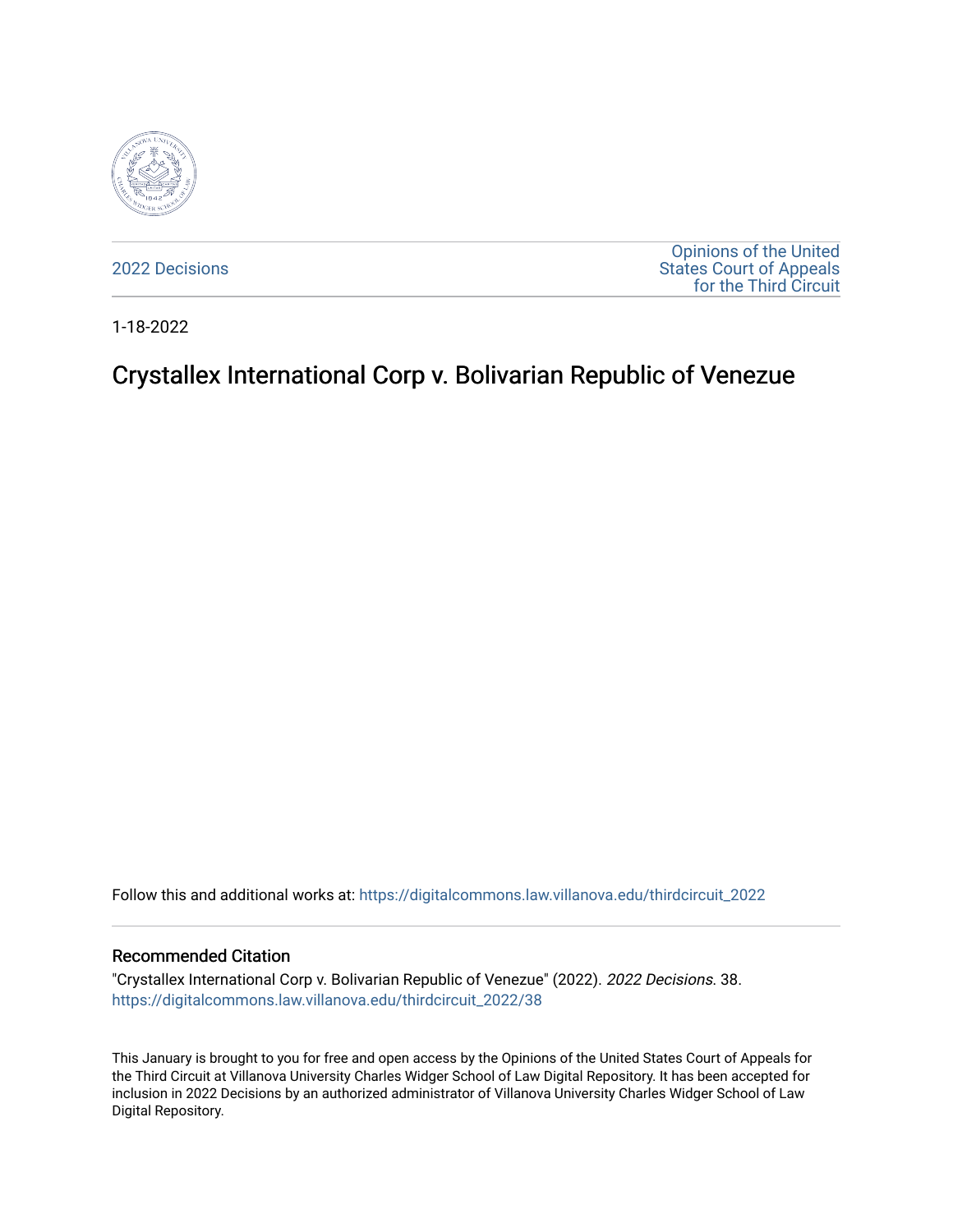## **PRECEDENTIAL**

# UNITED STATES COURT OF APPEALS FOR THE THIRD CIRCUIT

\_\_\_\_\_\_\_\_\_\_\_

Nos. 21-1276, 21-1277, 21-1289 \_\_\_\_\_\_\_\_\_\_\_

#### CRYSTALLEX INTERNATIONAL CORPORATION

v.

## BOLIVARIAN REPUBLIC OF VENEZUELA

CITGO PETROLEUM CORPORATION; PDV HOLDING, INC.; PETROLEOS DE VENEZUELA, S.A., (Intervenors in D.C.)

Citgo Petroleum Corporation and PDV Holding, Inc., Appellants in No. 21-1276

Petróleos De Venezuela, S.A., Appellant in No. 21-1277

Bolivarian Republic of Venezuela Appellant in No. 21-1289

> On Appeal from the United States District Court for the District of Delaware (D.C. Civil No. 1-17-mc-00151)

\_\_\_\_\_\_\_\_\_\_\_\_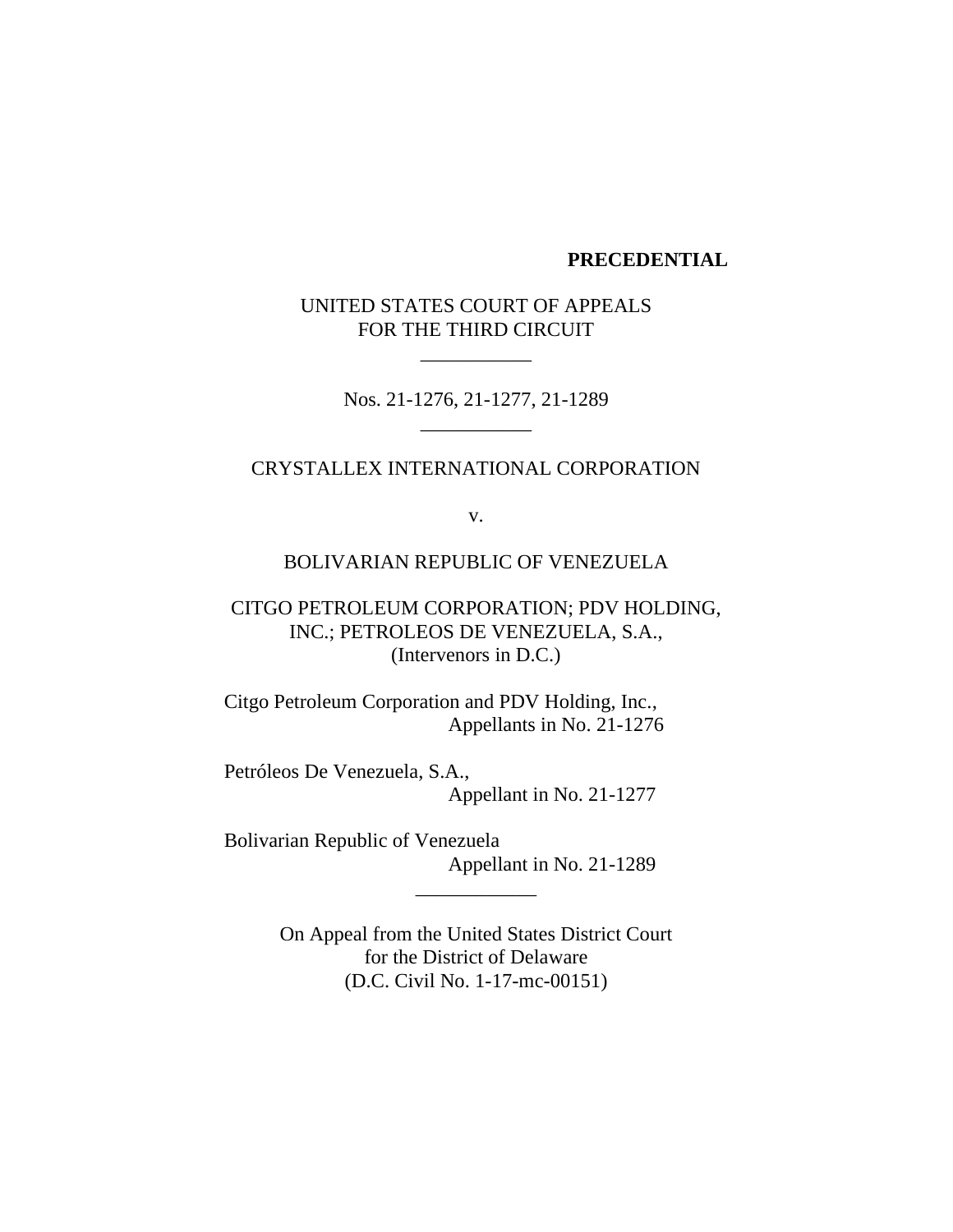District Judge: Honorable Leonard P. Stark \_\_\_\_\_\_\_\_\_\_\_\_

Argued: December 7, 2021

Before: SHWARTZ, PORTER, and FISHER, *Circuit Judges*.

> (Filed: January 18, 2022 ) \_\_\_\_\_\_\_\_\_\_\_\_

Nathan P. Eimer Lisa S. Meyer Gregory M. Schweizer Eimer Stahl LLP 224 South Michigan Avenue Suite 1100 Chicago, IL 60604

Robert E. Dunn Eimer Stahl LLP 99 South Almaden Blvd. Suite 642 San Jose, CA 95113

> *Counsel for Intervenor-Appellants CITGO Petroleum Corporation and PDV Holding, Inc.*

Joseph D. Pizzurro Kevin A. Meehan Julia Mosse Juan O. Perla Curtis Mallet-Prevost Colt & Mosle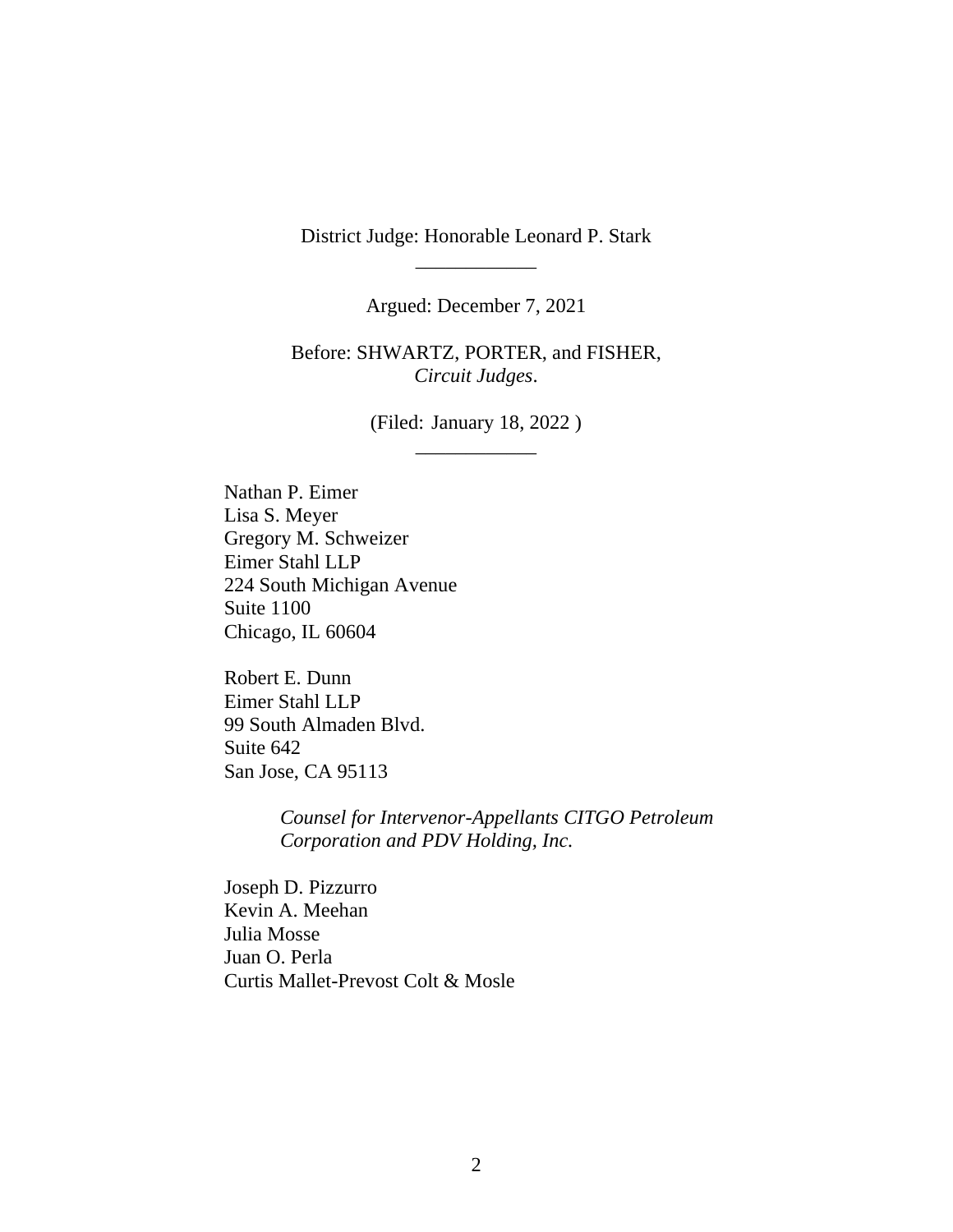101 Park Avenue 35th floor New York, NY 10178

> *Counsel for Intervenor-Appellant Petróleos de Venezuela, S.A.*

Donald B. Verrilli, Jr. **[ARGUED]** Brendan B. Gants Elaine J. Goldenberg Ginger D. Anders Munger Tolles & Olson 601 Massachusetts Avenue, N.W. Suite 500 Washington, D.C. 20001

> *Counsel for Defendant-Appellant Bolivarian Republic of Venezuela*

Robert L. Weigel Rahim Moloo Jason W. Myatt Gibson, Dunn & Crutcher LLP 200 Park Avenue New York, NY 10166

Miguel A. Estrada **[ARGUED]** Lucas C. Townsend Matthew S. Rozen Gibson, Dunn & Crutcher LLP 1050 Connecticut Avenue, N.W. Washington, D.C. 20036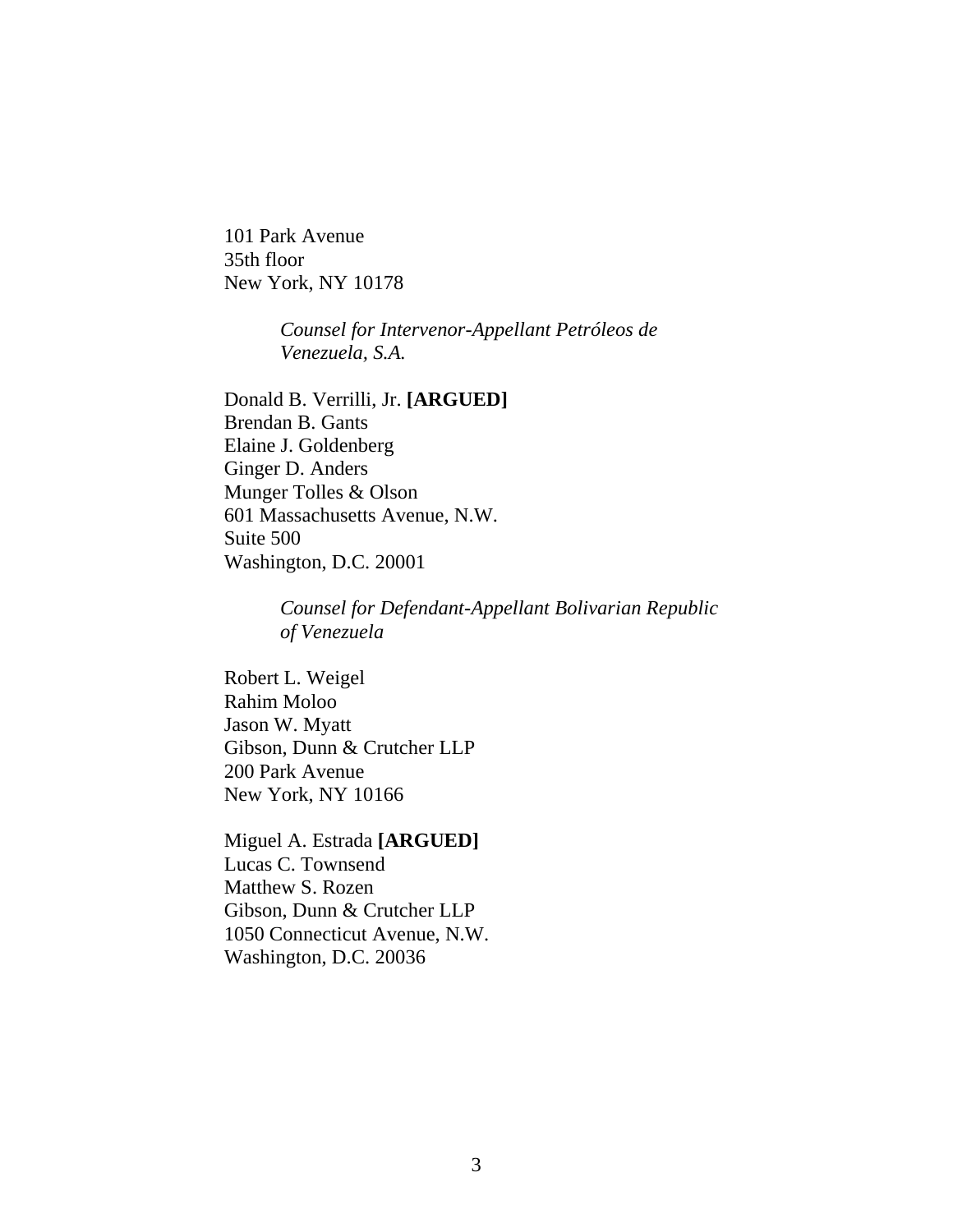Travis S. Hunter Jeffrey L. Moye Richards Layton & Finger 920 North King Street One Rodney Square Wilmington, DE 19801

> *Counsel for Plaintiff-Appellee Crystallex International Corporation*

# OPINION OF THE COURT \_\_\_\_\_\_\_\_\_\_\_\_

\_\_\_\_\_\_\_\_\_\_\_\_

PORTER, *Circuit Judge*.

In these consolidated appeals, the Bolivarian Republic of Venezuela ("Venezuela") and other appellants ask us to intervene for a second time in ongoing execution proceedings against Venezuela. Our jurisdiction to hear the appeals turns on whether the District Court has reached a final decision. 28 U.S.C. § 1291. It has not, so we lack jurisdiction over these appeals.

I

A decade ago, Venezuela expropriated valuable mining rights owned by Crystallex International Corporation ("Crystallex"), a Canadian mining company. *Crystallex Int'l Corp. v. Bolivarian Republic of Venezuela*, 932 F.3d 126, 132 (3d Cir. 2019). After prevailing in an arbitration proceeding, Crystallex asked a federal district court to confirm the award and obtained a \$1.4 billion judgment. *Id.* at 133. Crystallex has since been trying to collect. *Id.* at 133–35.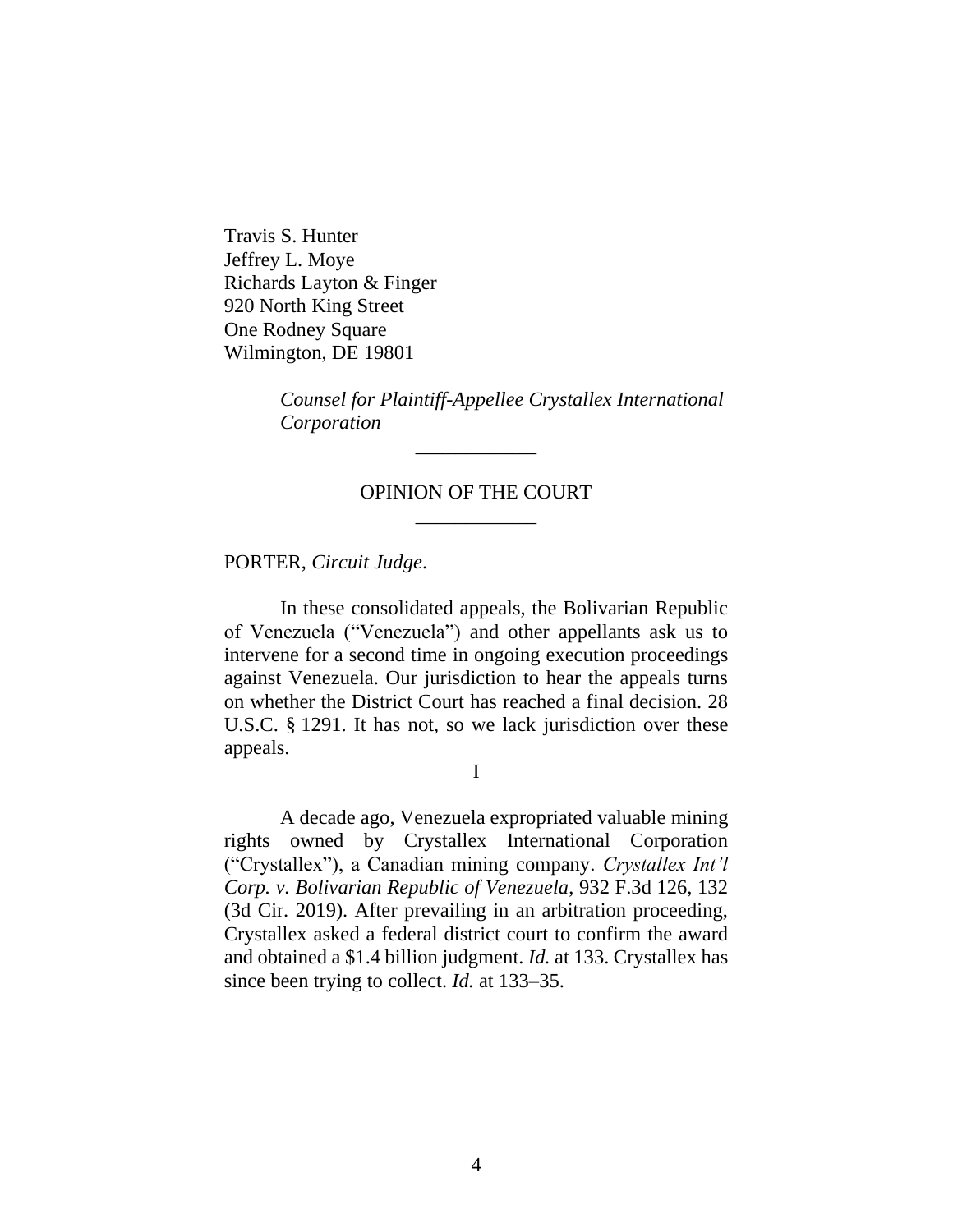In the execution action before the District Court, Crystallex seeks to auction shares owned by Venezuela's stateowned energy company, Petróleos de Venezuela, S.A. ("PDVSA"), to satisfy its judgment against Venezuela. *Id.* at 134. At stake are PDVSA's shares in PDV Holding, Inc. ("PDVH"), a Delaware holding company that owns CITGO Petroleum Corporation ("CITGO"), a U.S. petroleum refiner. *Id.* at 132.<sup>1</sup> Venezuela and PDVSA oppose the auction, as a sale would end PDVSA's control over CITGO, one of PDVSA's most important assets in the United States.

#### A

In an earlier round of proceedings, Crystallex sought to seize PDVH's shares through a "writ of attachment" under Delaware law, as allowed by Federal Rule of Civil Procedure 69(a). *Id.* at 134. PDVSA intervened and resisted the attachment on grounds of sovereign immunity. *Id.* 

The District Court rejected PDVSA's defenses after careful consideration. *Crystallex Int'l Corp. v. Bolivarian Republic of Venezuela*, 333 F. Supp. 3d 380, 406, 418 (D. Del. 2018), *aff'd and remanded*, 932 F.3d 126 (3d Cir. 2019). Among other things, the District Court held that it had ancillary jurisdiction to enforce the judgment against Venezuela in this execution proceeding, and that PDVSA could not assert its own sovereign immunity as a defense because PDVSA was Venezuela's alter ego under federal common law. *Crystallex* 

<sup>1</sup> PDVSA, a Venezuelan corporation, wholly owns PDVH, a Delaware holding corporation, which wholly owns CITGO Holding, Inc., which wholly owns CITGO Petroleum.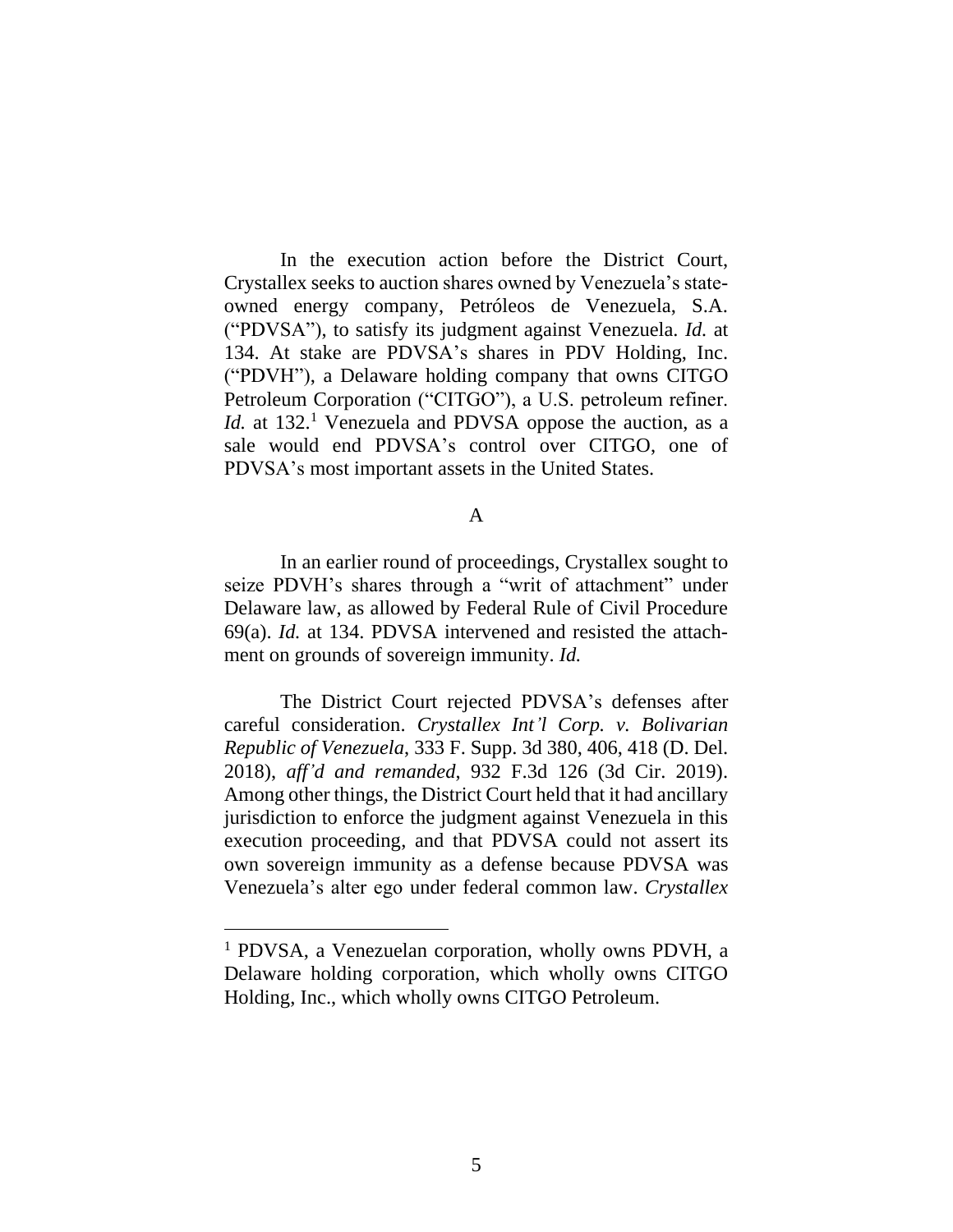*Int'l Corp.*, 333 F. Supp. 3d at 399, 406. In other words, while PDVSA, not Venezuela, is the nominal owner of the PDVH shares, the District Court concluded that given Venezuela's history of extensive control over PDVSA, PDVSA *is* Venezuela for purposes of this suit. *Id.* at 393, 399. Some days later, the District Court issued the writ of attachment, ordering PDVH's registered agent to retain the stock until further order.

PDVSA appealed, and Venezuela intervened. *Crystallex Int'l Corp.*, 932 F.3d at 134. In that earlier appeal, we agreed with the District Court's reasoning, rejected all of PDVSA's immunity defenses, and affirmed the District Court's orders, including the writ of attachment. *Id.* at 151–52. The Supreme Court denied certiorari, and the case returned to District Court. *Bolivarian Republic of Venezuela v. Crystallex Int'l Corp.*, 140 S. Ct. 2762 (2020).

#### B

While the case was pending on appeal, political conditions in Venezuela changed. In January 2019, following a fraudulent reelection bid a year earlier, Nicolás Maduro tried to install himself as President of Venezuela for a second term. The Venezuelan National Assembly, an elected body, invoked Venezuela's constitution and declared Juan Guaidó interim president. The United States recognized Juan Guaidó as the legitimate interim President of Venezuela, but Maduro still clings to power.

"[I]n light of the continued usurpation of power by Nicolas Maduro," then-President Trump broadened existing economic sanctions against Venezuela and blocked any transfer or dealing in PDVSA's property. Exec. Order No. 13,884,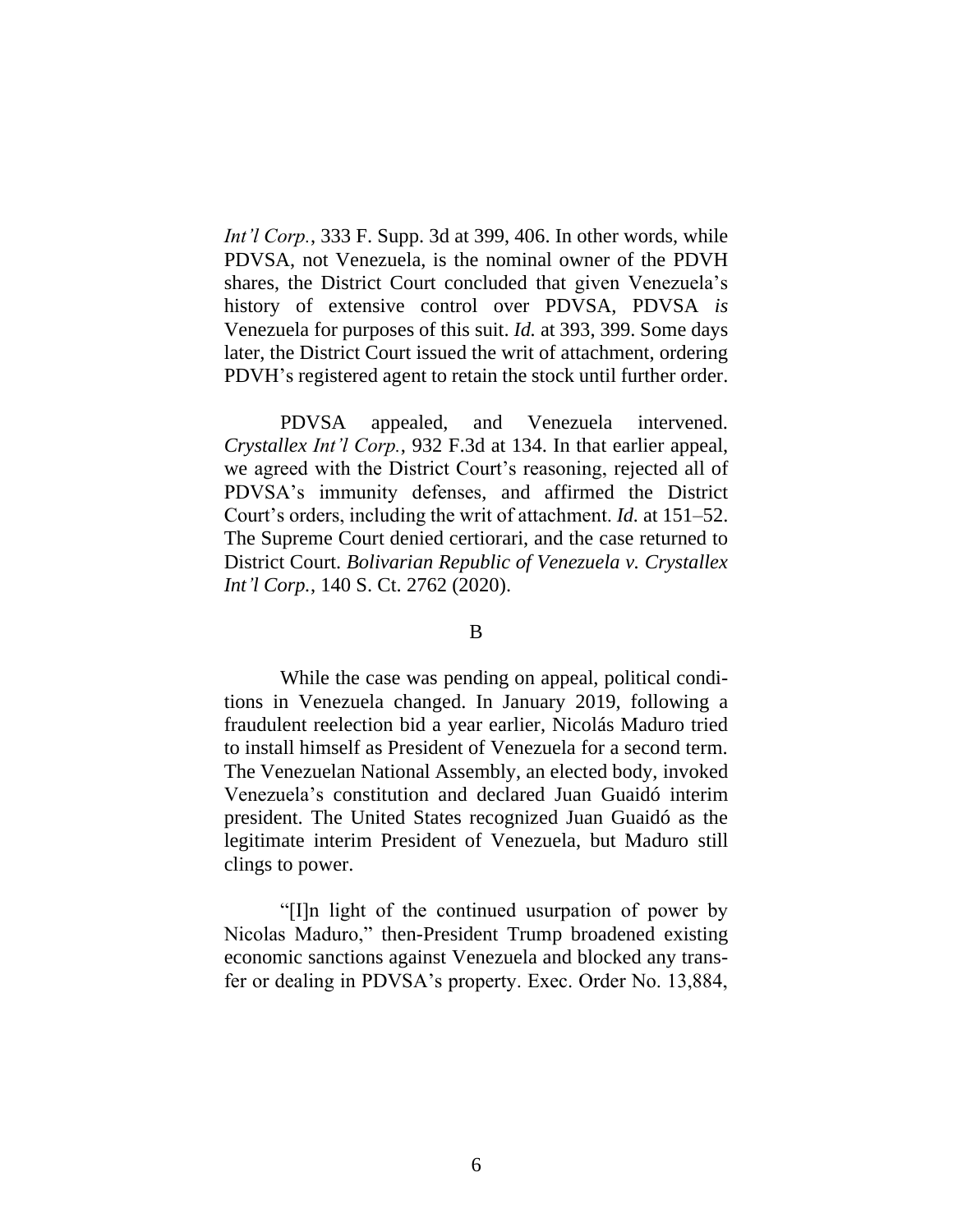§§ 1, 6 (Aug. 5, 2019), 84 Fed. Reg. 38,843 (Aug. 7, 2019). Implementing this order, the Office of Foreign Assets Control ("OFAC"), an agency that administers U.S. economic sanctions, published the following rule:

> [T]he entry into a settlement agreement or the enforcement of any lien, judgment, arbitral award, decree, or other order through execution, garnishment, or other judicial process purporting to transfer or otherwise alter or affect property or interests in property blocked pursuant to [regulation], is prohibited unless authorized pursuant to a specific license issued by OFAC.

84 Fed. Reg. 64,415, 64,417 (Nov. 22, 2019), *codified at* 31 C.F.R. § 591.407. OFAC's rule looms large in this case.

#### C

On remand, PDVSA, now joined by PDVH as the garnishee and CITGO as an intervenor, asked the District Court to quash the writ of attachment. In an argument that raised the District Court's sense of déjà vu, they sought to litigate the alter ego status of PDVSA once again, arguing this time that Delaware alter ego law controlled. <sup>2</sup> Delaware law requires showing fraud—not just extensive control—to seize the prop-

<sup>&</sup>lt;sup>2</sup> Before it lost its prior appeal to this Court, PDVSA conceded that "the legal standard for alter-ego . . . applied in this case [is] federal common law." J.A. 144; *see also First Nat'l City Bank v. Banco Para El Comercio Exterior de Cuba*, 462 U.S. 611, 622 n.11 (1983) (holding that federal common law, not state law, governs the alter ego status of foreign instrumentalities).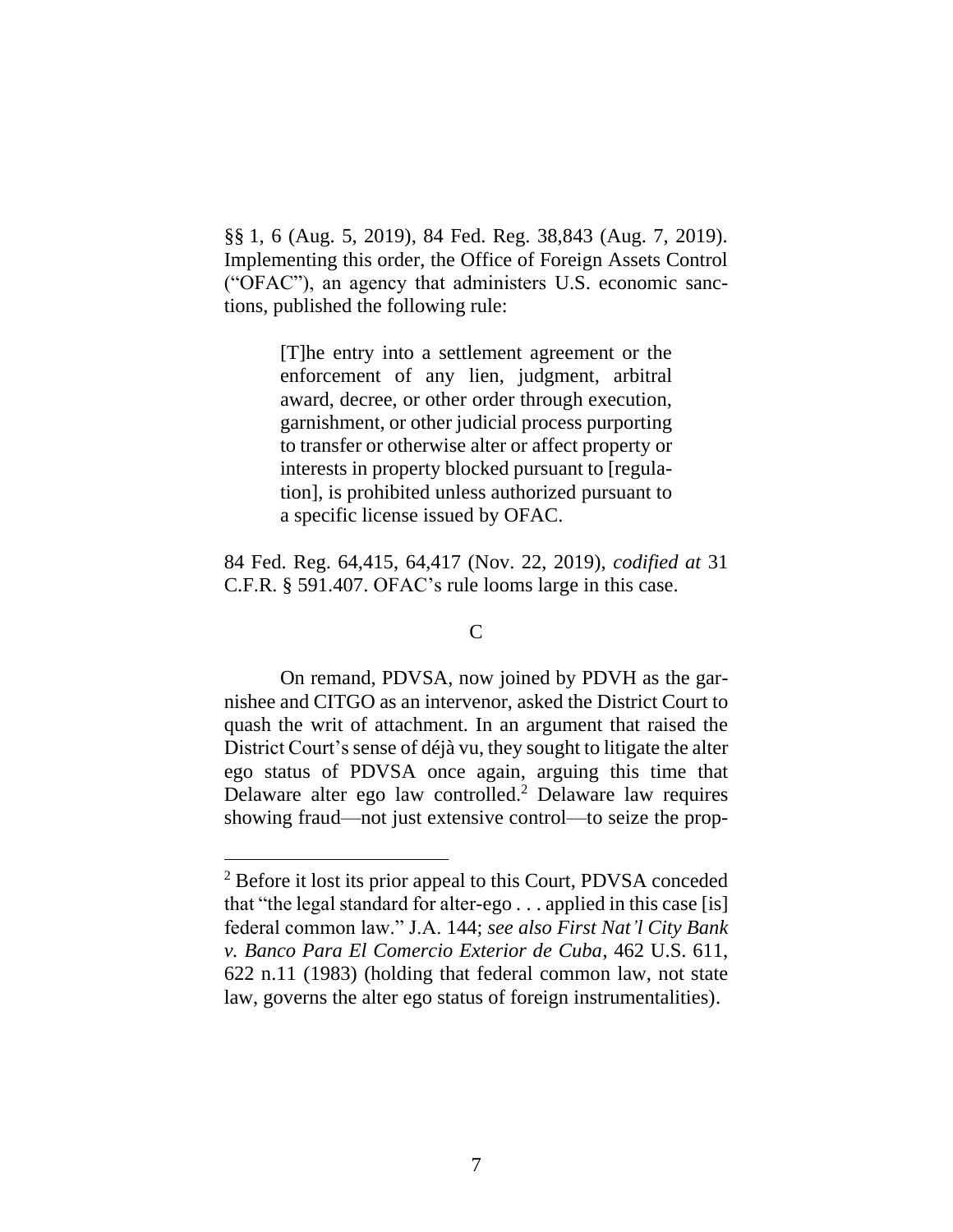erty of a non-debtor like PDVSA. *See Crosse v. BCBSD, Inc.*, 836 A.2d 492, 497 (Del. 2003) ("To state a 'veil-piercing claim,' the plaintiff must plead facts supporting an inference that the corporation, through its alter-ego, has created a sham entity designed to defraud investors and creditors."). And Crystallex, they argued, has not made that showing.

Crystallex, on the other hand, viewed the attachment's validity as a settled matter and moved for a contingent auction of PDVSA's shares pending a license from OFAC. Venezuela, PDVSA, and PDVH opposed, arguing that OFAC's regulations prohibit a contingent sale and urging the District Court to stay sale proceedings until Crystallex obtains an OFAC license.

## D

On the eve of the District Court's hearing on the pending motions, the United States filed a statement of interest urging the District Court not to authorize a contingent sale of the shares. Elliot Abrams, the U.S. Special Representative for Venezuela at the time, filed a letter asserting that "immediate steps toward a conditional sale" of CITGO would damage the legitimacy of the Guaidó government. J.A. 309. Abrams explained that CITGO's "loss through a forced sale in a U.S. court would be a great political victory for the Maduro regime," as Maduro could blame the Guaidó government for the loss of PDVSA assets on U.S. soil. J.A. 309. This, Abrams said, would "greatly" harm U.S. foreign policy interests. J.A. 309.

The United States, through OFAC, separately argued that "U.S. sanctions involving Venezuela require a license for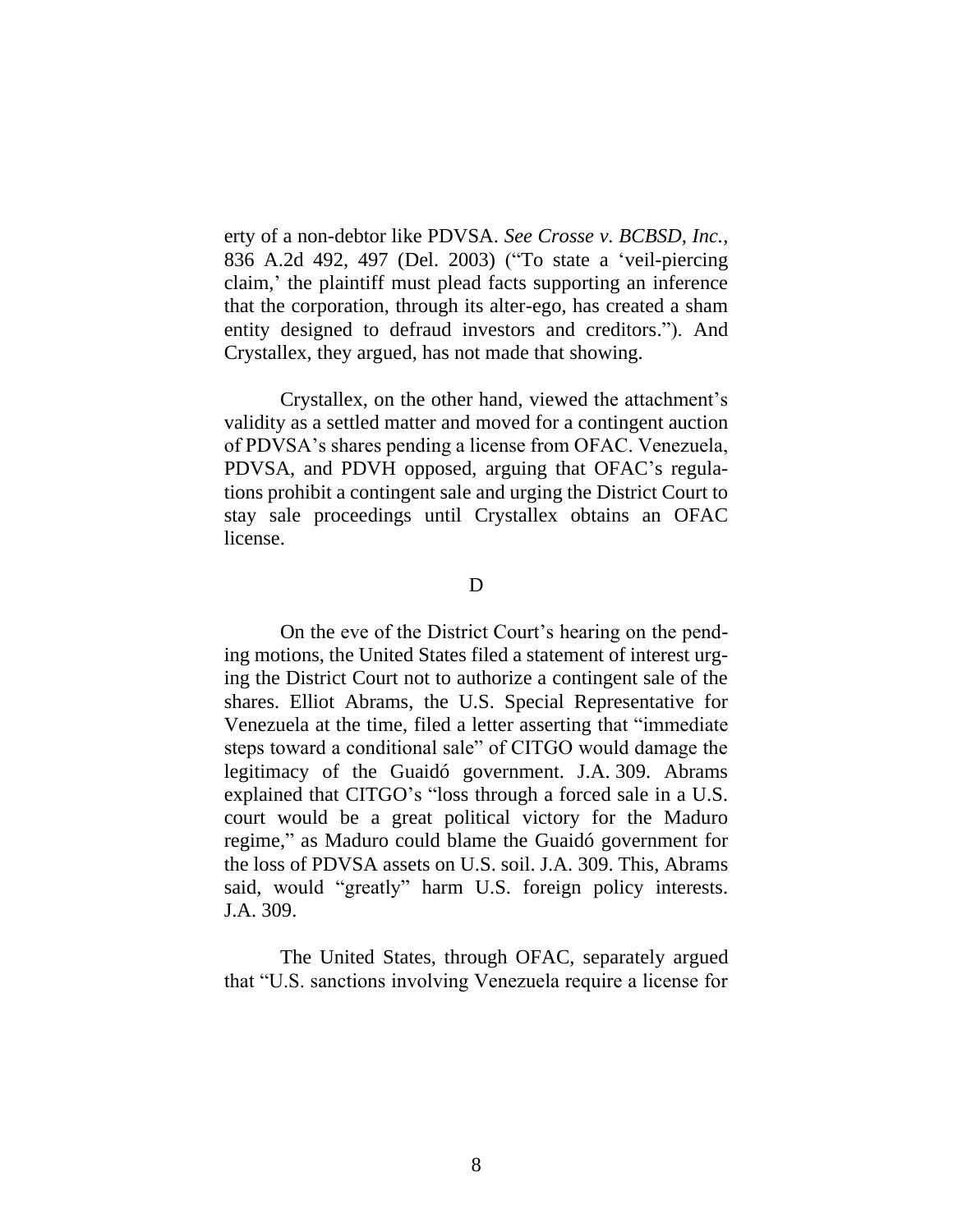any sale of PDVH shares." J.A. 300. The United States noted that OFAC was then considering Crystallex's specific license application and asked the District Court to "refrain from authorizing an auction and sale of Venezuela's largest and most important foreign asset while Crystallex's licensing application is pending before OFAC." J.A. 304.<sup>3</sup>

At the hearing on the pending motions, the United States clarified its position in response to the District Court's questions. It assured the District Court that "the United States [w]asn't tak[ing] the position that [the District Court was] blocked from moving forward" and that "the Court can do whatever it wants." J.A. 523. It also clarified, though, that "Crystallex might well be in violation of OFAC regulations if it takes these proposed steps." J.A. 523.

# E

On January 14, 2021, the District Court acted on the pending motions. The District Court refused to quash the attachment. In the District Court's view, it had already decided the alter ego issue and issued the attachment, and we had affirmed, so (1) issue preclusion prevented PDVSA and its subsidiaries from relitigating the validity of the attachment under Delaware law, and, in any event, (2) the state-law challenge was untimely because PDVSA and its subsidiaries had failed to preserve the issue after an adequate opportunity to do so. *Crystallex Int'l Corp. v. Bolivarian Republic of Venezuela*,

<sup>&</sup>lt;sup>3</sup> While these appeals were pending OFAC denied Crystallex's license application, without prejudice if foreign policy considerations change.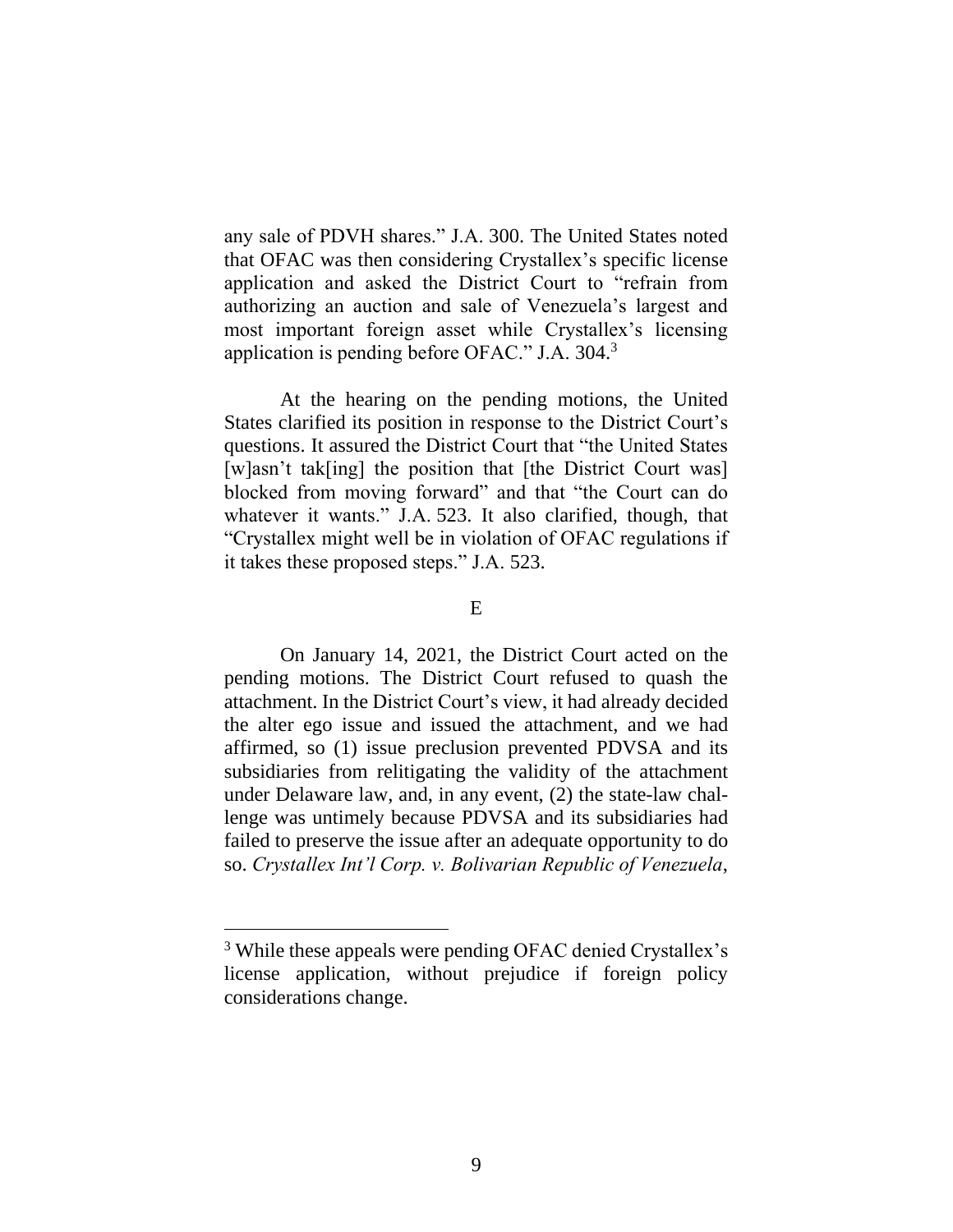No. 17-mc-151-LPS, 2021 WL 129803, at \*8–11, \*12–15 (D. Del. Jan. 14, 2021).

The District Court also granted Crystallex's motion in part. The District Court decided "to set up the sales procedures and then to follow them to the maximum extent that can be accomplished without a specific license from OFAC." *Id.* at \*16. The District Court noted, however, that "[a]ll parties agree that, under current law and policy, a sale of PDVH shares cannot be completed without a specific OFAC license." *Id.* With that understanding, the District Court decided that "all the preparatory steps that can be taken without such a license can, and should, be taken." *Id.* The District Court also "set out some of the contours of the sales procedures that it will follow" including appointing a special master to aid the District Court in designing procedures for an eventual judicial sale. *Id.* at  $*17–18.$ 

Venezuela, PDVSA, PDVH, and CITGO appealed the order.

## II

We have "jurisdiction of appeals from all final decisions of the district courts." 28 U.S.C. § 1291. "A final decision ends the litigation on the merits and leaves nothing for the court to do but execute the judgment." *Hall v. Hall*, 138 S. Ct. 1118, 1123–24 (2018) (quotation marks omitted).

The Venezuela appellants seek review of two decisions. They first ask us to review the District Court's refusal to quash the attachment, arguing that the attachment must be quashed because it conflicts with Delaware alter ego law. They also ask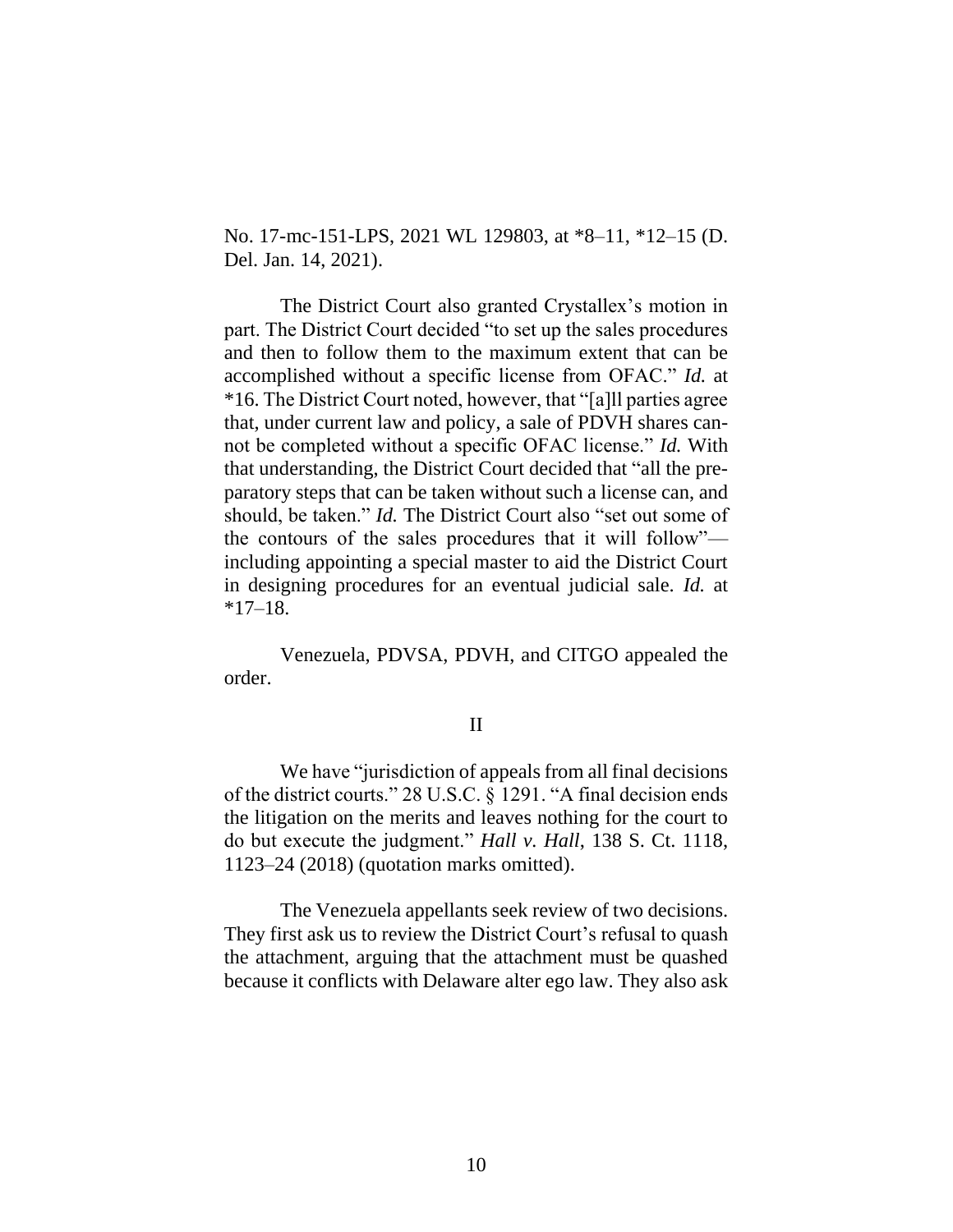us to review the District Court's decision to determine final sale procedures in the future, arguing that it conflicts with OFAC regulations and disregards U.S. foreign policy interests. Neither decision is final, so we lack authority to entertain these arguments.

A

We first address whether the District Court's refusal to quash the attachment is a final decision. We consider—and reject—Crystallex's argument that refusals to quash postjudgment attachments are never final. We hold instead that an attachment in aid of execution, or a refusal to quash one, is final when "all that remains is for a non-judicial officer to take and dispose of the defendant's property." *United States v. Parker*, 927 F.3d 374, 380 (5th Cir. 2019). We lack jurisdiction over the refusal to quash under that practical test because the litigation remains ongoing. The District Court must, at the very least, still rule on pending legal objections to the special master's recommended judicial sale procedures. The District Court's judicial involvement is ongoing, so the refusal to quash the attachment is interlocutory. Venezuela and other appellants will have an adequate opportunity to appeal the refusal to quash the attachment at a later stage, so there is no practical finality.

1

a

"The archetypal final decision is one that triggers the entry of judgment." *Hall*, 138 S. Ct. at 1124 (quotation marks and alterations omitted). When a party files an appeal from a final decision disposing of all claims, our jurisdiction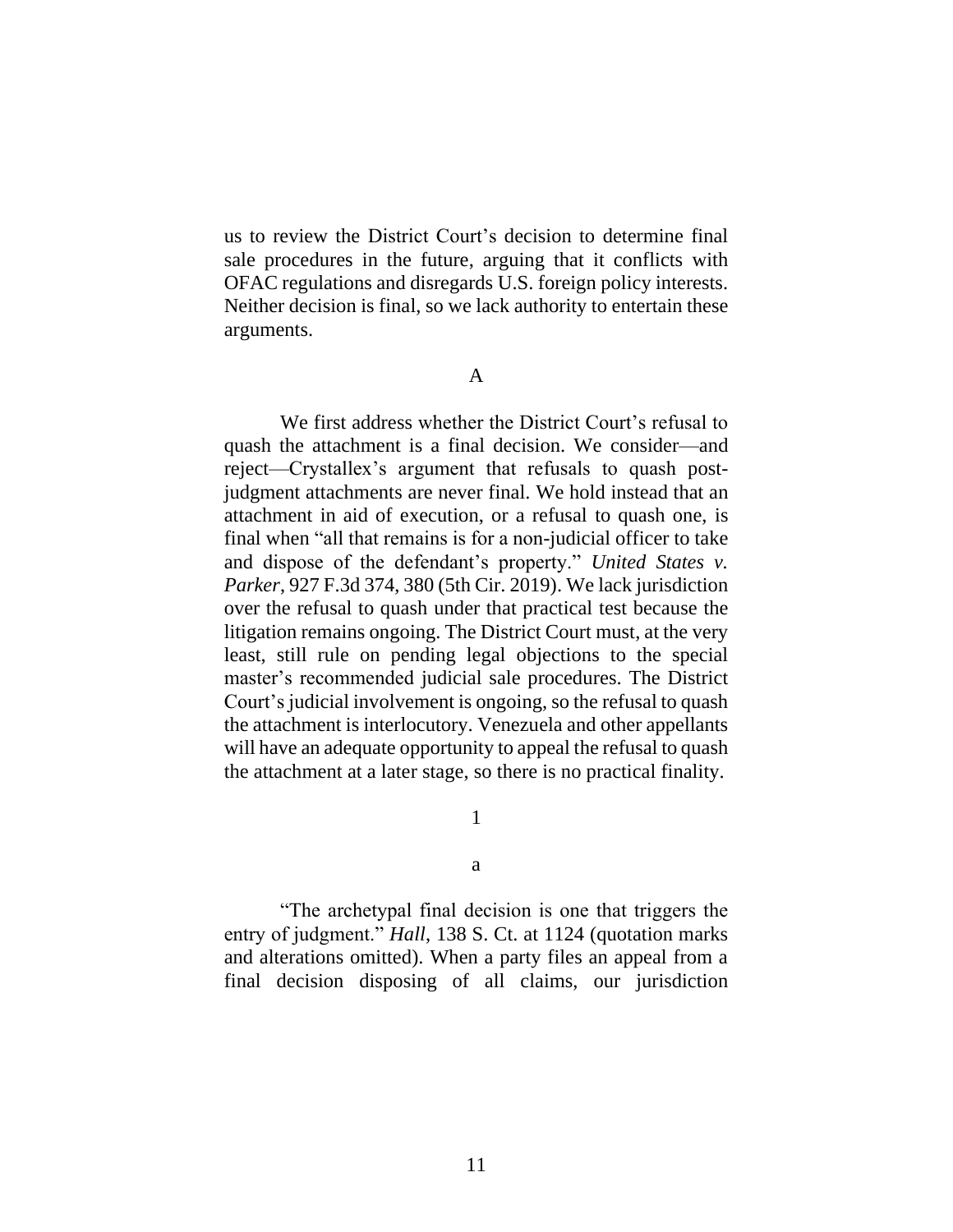ordinarily presents no difficult question*. Id.* Orders that precede a final disposition of claims are, on the other hand, usually interlocutory and unappealable unless Congress says otherwise. *See* 28 U.S.C. § 1292. "The general rule [is] that a party is entitled to a single appeal, to be deferred until final judgment has been entered." *Digital Equip. Corp. v. Desktop Direct, Inc.*, 511 U.S. 863, 868 (1994) (citation omitted). Faithful adherence to the single appeal rule promotes clear jurisdictional rules, allows district judges room to manage complex litigation, and avoids the costs of piecemeal appeals.

The single appeal rule prevents appellate review of many important litigation decisions that affect property rights. That includes prejudgment attachments or similar remedies under Rule 64 "to secure satisfaction of the *potential* judgment." Fed. R. Civ. P. 64(a) (emphasis added). A prejudgment "[a]ttachment is an ancillary remedy by which a plaintiff acquires a lien upon the property of a defendant in order to obtain satisfaction of a judgment that the plaintiff may ultimately obtain at the conclusion of the litigation." *Mitsubishi Int'l Corp. v. Cardinal Textile Sales, Inc.*, 14 F.3d 1507, 1521 (11th Cir. 1994). These kinds of remedies are "intended to preserve the subject-matter in dispute from waste or dilapidation, and to keep it within control of the court until the rights of the parties concerned can be adjudicated by a final decree." *Forgay v. Conrad*, 47 U.S. (6 How.) 201, 204–05 (1848). They are necessarily "interlocutory," as they merely allow litigation to continue toward a final decision. *Id.* at 204.

For this reason, orders granting or refusing to vacate prejudgment attachments have long been held unappealable. In *Cushing v. Laird*, the Supreme Court held that a foreign attachment on a vessel was not final, as an "attachment is auxiliary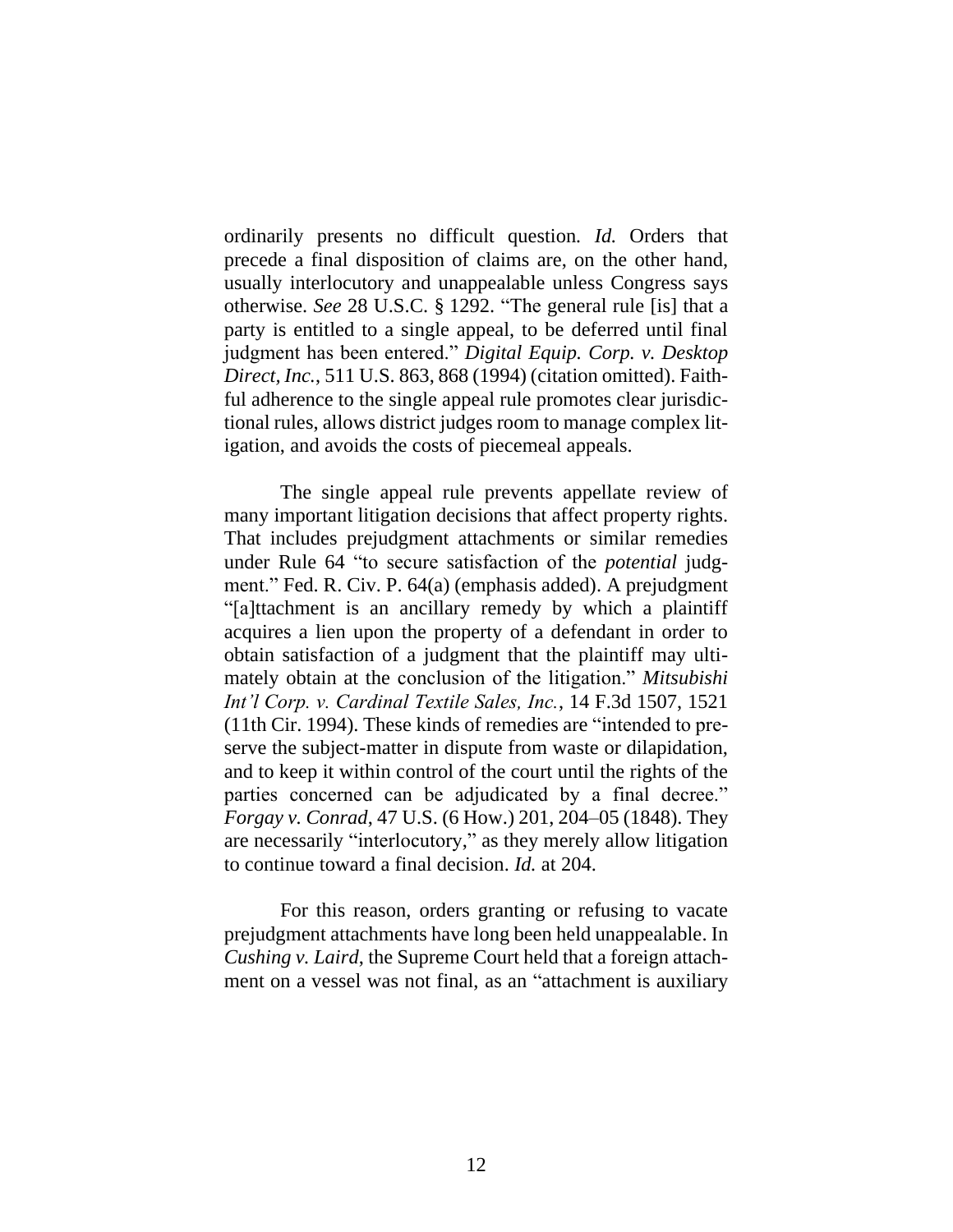and incidental to the principal cause," which was yet to be litigated. 107 U.S. 69, 76 (1883).<sup>4</sup> "Neither the principal defendant nor the garnishees can appeal until after a final decree against them." *Id.* The Supreme Court later cited *Cushing* with approval, noting that unlike in a case denying an attachment, "where an attachment is upheld pending determination of the principal claim . . . the rights of all the parties can be adequately protected while the litigation on the main claim proceeds." *Swift & Co. Packers v. Compania Colombiana Del Caribe, S.A.*, 339 U.S. 684, 689 (1950).

Appeals from prejudgment attachments and similar remedies have "shatter[ed] on the rock" of these Supreme Court precedents. *West v. Zurhorst*, 425 F.2d 919, 921 (2d Cir. 1970) (Friendly, J.). In *United States v. Pearce's Estate*, for example, we held a "sequestration order" seizing stock—a device we said was "analogous to foreign attachment at law" unappealable. 498 F.2d 847, 849 (3d Cir. 1974) (en banc). We found no finality because liability was still to be adjudicated and "[i]n essence, all that ha[d] happened to date is that shares of stock ha[d] been seized." *Id.* at 850. In *Petroleos Mexicanos Refinacion v. M/T King A (Ex-Tbilisi)*, we similarly held a refusal to vacate a "warrant of arrest" for a vessel—another device analogous to attachment—not final, because "the arrest itself is not the immediate precursor to execution of a judgment." 377 F.3d 329, 334 (3d Cir. 2004). The refusal to vacate the warrant of arrest was also unappealable under the collateral-order doctrine, we held, based on "our long-

<sup>4</sup> The purposes of a foreign attachment are "to secure a respondent's appearance and to assure satisfaction in case the suit is successful." *Swift & Co. Packers v. Compania Colombiana Del Caribe, S.A.*, 339 U.S. 684, 693 (1950).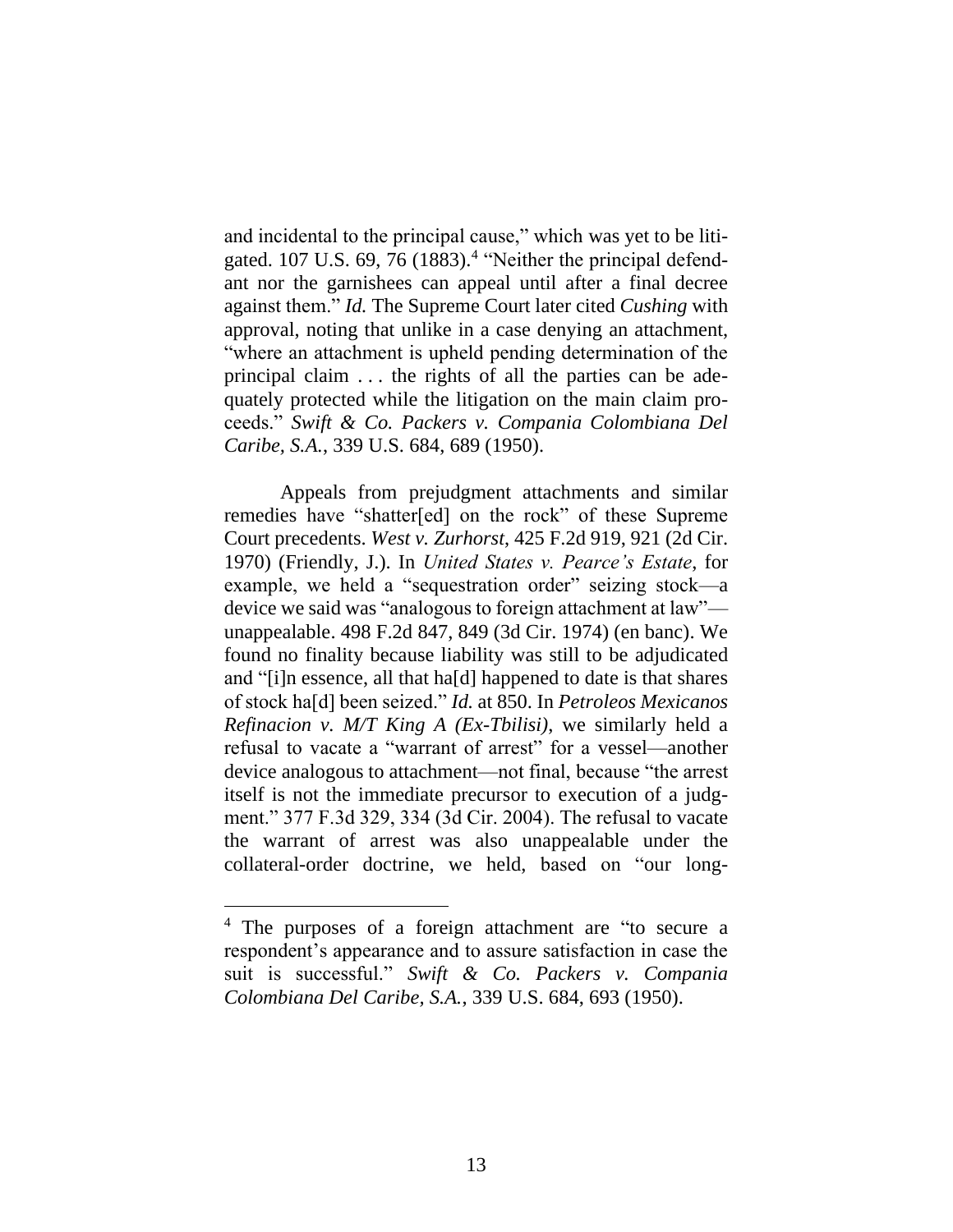established precedent from an analogous area"—cases involving "*pre*judgment attachments." *Id.* at 336 (emphasis added). Thus, orders granting or refusing to vacate Rule 64 remedies are not final decisions and immediate appeals are barred unless the law allows an interlocutory appeal. *See, e.g.*, 28 U.S.C. § 1292(b).

Crystallex asks us to extend these prejudgment precedents to post-judgment attachments in aid of execution under Rule 69(a). Fed. R. Civ. P. 69(a). But post-judgment attachments are different. Post-judgment attachments are used to satisfy a final judgment by seizing and selling property. They come after, not before, an archetypal final decision. So they do not lend themselves to the single appeal rule we usually apply to property seizures that precede a final decision on liability, including prejudgment attachments under Rule 64. In an execution proceeding, there has already been at least one opportunity to appeal the final decision on the merits. There cannot be just one "final decision."

The better analogy is not attachments under Rule 64, but other execution process awarded under Rule 69 or Rule 70, like a writ of execution directing "the marshal to not only levy but also to sell the property." *Parker*, 927 F.3d at 380. Like a writ of execution and unlike a prejudgment attachment, a postjudgment attachment may sometimes be "the immediate precursor to execution of a judgment." *Petroleos Mexicanos*, 377 F.3d at 334. When an execution sale immediately follows an attachment, the district court's judicial involvement in the civil action is over, and all that is left is a ministerial superintending of the sale. These kinds of post-judgment decisions are "often appealable" under our precedent. *Isidor Paiewonsky Assocs., Inc. v. Sharp Props., Inc.*, 998 F.2d 145, 149 (3d Cir. 1993).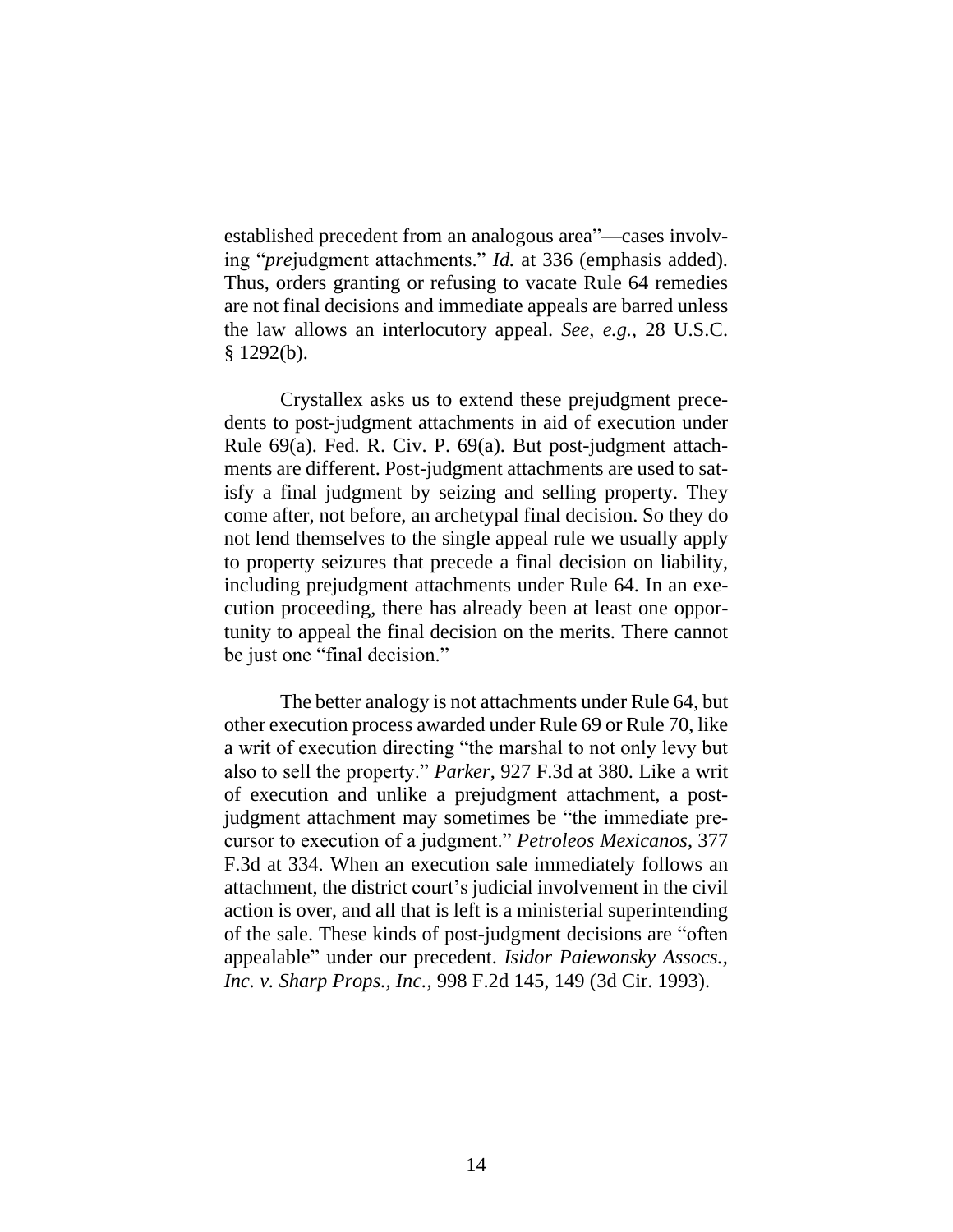Crystallex argues, however, that nineteenth-century Supreme Court precedent requires us to hold that refusals to quash attachments are *never* final. Crystallex's reading of precedent is anachronistic, so we decline to follow that path.

Crystallex's main authority is *Boyle v. Zacharie* (*Boyle II*), 31 U.S. (6 Pet.) 648 (1832) (Story, J.). In *Boyle*, the U.S. circuit court for the district of Maryland—a trial court in diversity cases—entered a money judgment for Louisiana creditors against Hugh Boyle, a Baltimore merchant. *Boyle v. Zacharie* (*Boyle I*), 31 U.S. (6 Pet.) 635, 641–42 (1832) (Story, J.).<sup>5</sup> The court ordered an attachment, and the U.S. marshal seized Boyle's ship, the *General Smith*. *Id.* at 642. The court later issued "a writ of venditioni exponas"—an order requiring the U.S. marshal to sell the *General Smith*. *Boyle II*, 31 U.S. at 655. Boyle moved to quash the sale order, arguing that a pending proceeding in equity required staying any sale, but the court denied Boyle's motion to quash. *Id.* Boyle then took his case to the Supreme Court under section 22 of the Judiciary Act of 1789, authorizing a "writ of error" from "final judgments and decrees." Judiciary Act of 1789, ch. 20 § 22, 1 Stat. 73, 84; *see also Boyle II*, 31 U.S. at 656.

The Supreme Court addressed "whether a writ of error" could be brought to review the refusal to quash the sale "upon mere motion." *Boyle II*, 31 U.S. at 656. "In modern times," Justice Story noted, "courts of law will often interfere by sum-

b

<sup>5</sup> Under the Judiciary Act of 1789, U.S. circuit courts had original jurisdiction in diversity of citizenship cases like *Boyle*. Judiciary Act of 1789, ch. 20, 1789, § 11, 1 Stat. 73, 78.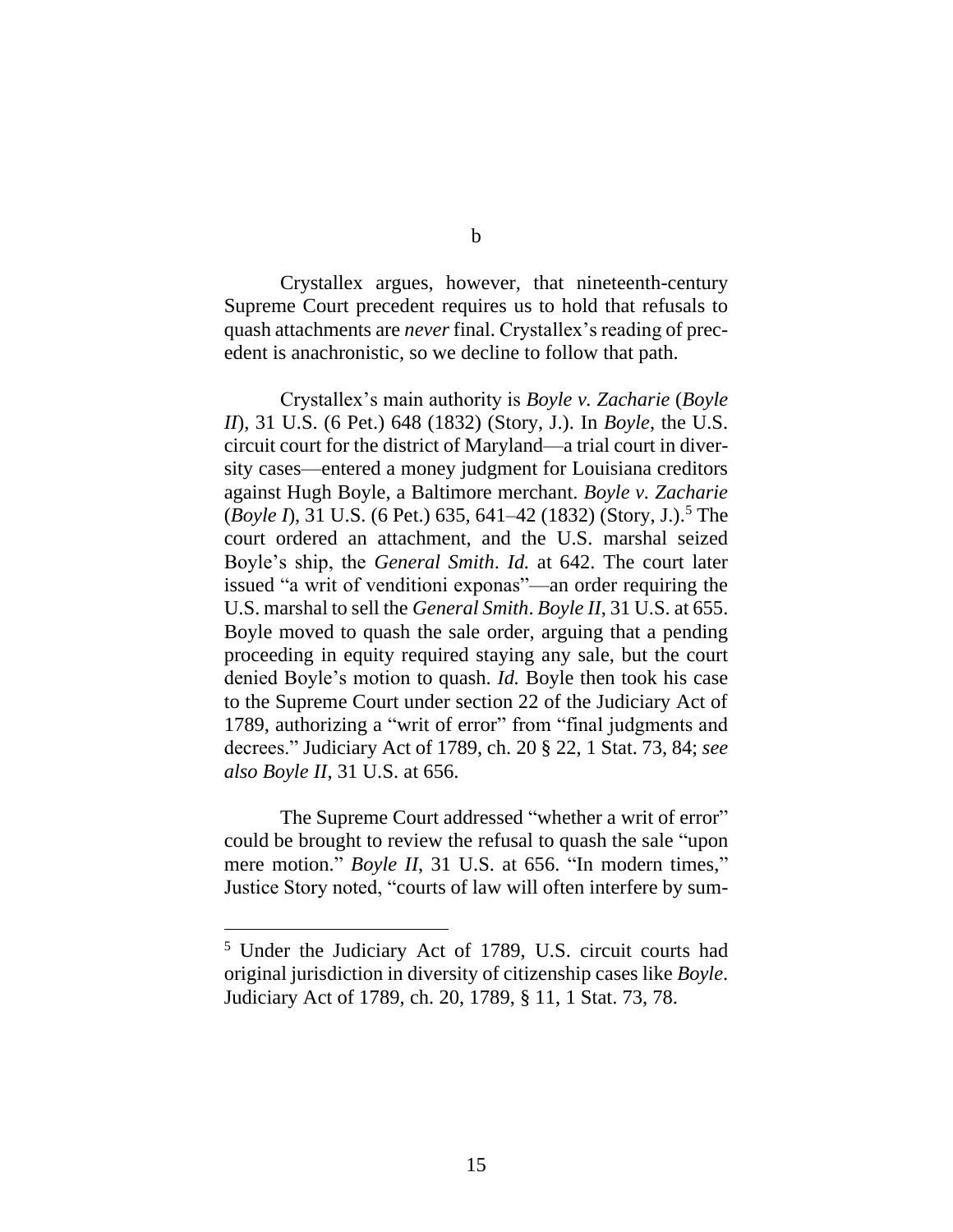mary proceedings on motion, and quash an execution erroneously awarded," instead of correcting a judgment through formal post-judgment writs. *Id.* But quashing execution by summary motion was a matter of judicial "discretion," not a legal "judgment." *Id.* at 657. As Justice Story explained:

> We consider all motions of this sort to quash executions, as addressed to the sound discretion of the court; and as a summary relief, which the court is not compellable to allow. The party is deprived of no right by the refusal; and he is at full liberty to redress his grievance by writ of error [coram nobis], or audita querela; or other remedy known to the common law. The refusal to quash, is not in the sense of the common law a judgment, much less a final judgment. It is a mere interlocutory order.

*Id.*<sup>6</sup> *Boyle*, properly understood, was tied to review by writ of error. The writ of error was far more limited than the civil appeal. Chief Justice Oliver Ellsworth, the primary author of the Judiciary Act, explained it this way: "An appeal is a process of civil law origin, and removes a cause entirely; subjecting the

<sup>6</sup> An audita querela was a suit by a judgment debtor to present a defense to a judgment that could not have been raised earlier, and coram nobis was similar. *See* James Wm. Moore & Elizabeth B.A. Rogers, *Federal Relief from Civil Judgments*, 55 Yale L.J. 623, 659–74 (1946) (explaining the writs). The appellate writ of error should not be confused with the postjudgment writ of error coram nobis, as coram nobis was a writ asking a court to set aside its own judgment because of an error of fact. *Id.* at 669.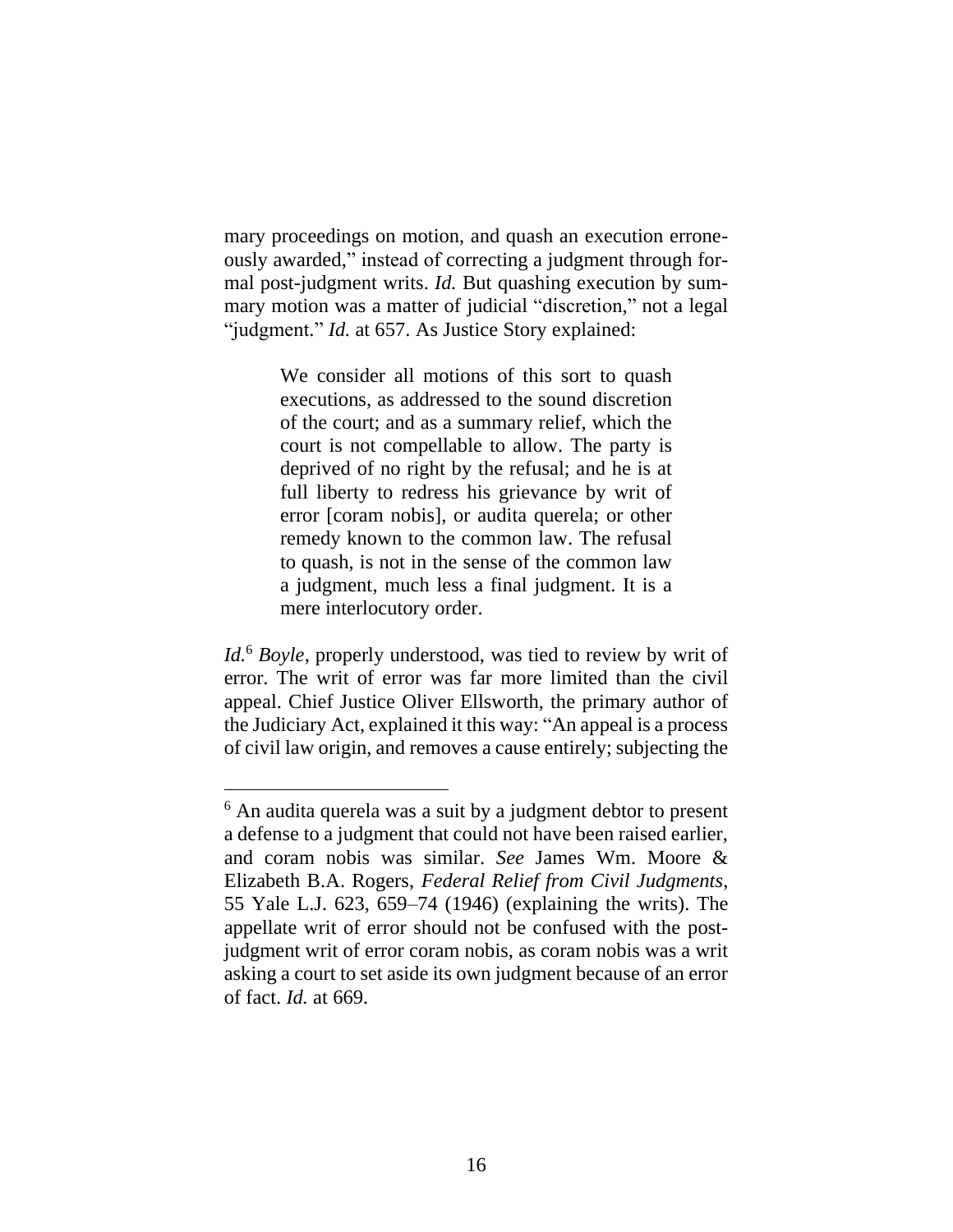fact as well as the law, to a review and re-trial: but a writ of error is a process of common law origin, and it removes nothing for re-examination but the law." *Wiscart v. D'Auchy*, 3 U.S. (1 Dall.) 321, 327 (1796). One of the writ of error's settled limitations was that it could not be used to review discretionary orders. *See Boyle II*, 31 U.S. at 657 (citing cases). As Chancellor James Kent put it, "[t]here seems to be no position more uniformly admitted, than that [a writ of] error will not lie on a matter resting in discretion." *Clason v. Shotwell*, 12 Johns. 31, 49 (N.Y. 1814); *see also* Alfred Conkling, *A Treatise on the Organization and Practice of the Courts of the United States* 672 (3d ed. 1856) ("A writ of error will not . . . lie for an alleged error in deciding upon an application addressed to the discretion of the court . . .").

By the time *Boyle* was decided, the New York Supreme Court had already concluded that orders on motions to quash execution were discretionary and so unreviewable by writ of error. *Brooks v. Hunt*, 17 Johns. 484, 486–87 (N.Y. Sup. Ct. 1820). Justice Story agreed. Under the forms of action, "summary proceedings on motion" to quash execution are decided "in the exercise of [] sound discretion," not as of matter of legal right. *Boyle II*, 31 U.S. at 656. At the time, "it [was] by no means uncommon for the court to refuse to interfere upon motion," even "where the [execution] proceedings [were] clearly erroneous," and require the filing of a post-judgment writ. *Id.*

Courts had good reason to refuse meritorious motions to quash. Unlike post-judgment writs, orders on motion to quash execution did not vacate judgments and had little finality. *McCargo v. Chapman*, 61 U.S. (20 How.) 555, 556 (1857). Because orders on motions to quash execution did not have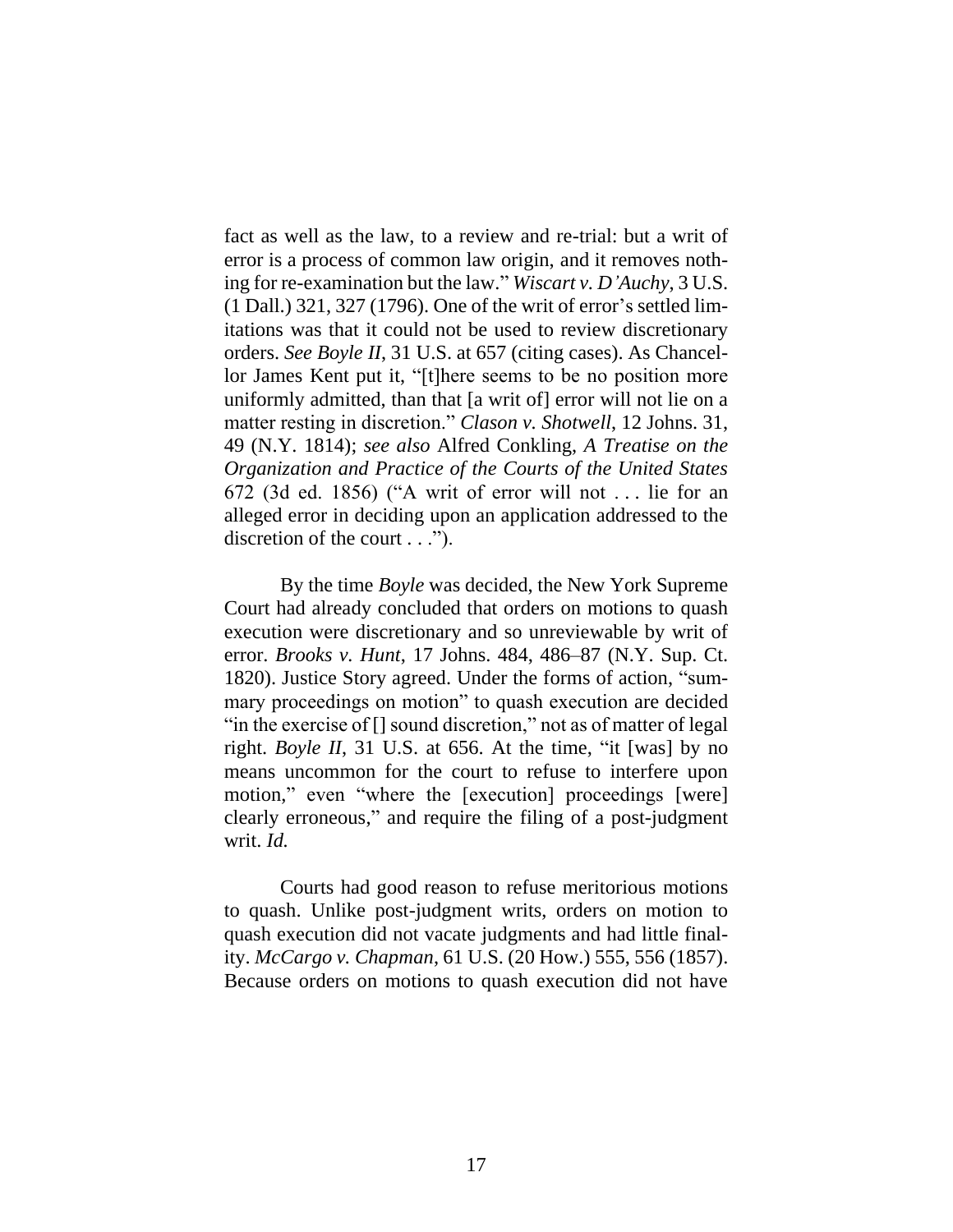preclusive effect on future executions, review of these orders by writ of error would not settle legal rights with finality. *Id.* at 556–57. *Boyle* must be understood in this procedural context.

Having placed *Boyle* in its proper procedural context, we now address Crystallex's reading of *Boyle*. Crystallex's argument that *Boyle* and its progeny hold that refusals to quash attachments are unappealable has no basis in *Boyle*. *Boyle*, for starters, involved a sale order, not an attachment. *Boyle II*, 31 U.S. at 655 ("[N]o error is assigned on the original judgment, or on the award of the [attachment.]"). The other authority cited by Crystallex is *Loeber v. Schroeder*, 149 U.S. 580 (1893). But *Loeber* merely applied *Boyle*'s rule that "an order overruling a motion to quash an execution"—in that case a post-judgment attachment—was not a judgment reviewable by writ of error. *Id.* at 584–85 (citing *Boyle II*, 31 U.S. at 657); *see also Toland v. Sprague*, 37 U.S. (12 Pet.) 300, 331–32 (1838) (same). So *Loeber* adds nothing to *Boyle.*

Moreover, contrary to Crystallex's suggestion, nothing in *Boyle* or *Loeber* turned on the outcome being a *refusal* to quash. In *McCargo*, for example, the Supreme Court had no difficulty applying *Boyle*'s holding to dismiss a writ of error brought from an order quashing a post-judgment attachment. *McCargo*, 61 U.S. at 557 ("In this case, the Circuit Court quashed the execution."). Nor did *Boyle* categorically forbid a writ of error. *Boyle* said courts could review an "erroneous" execution award. *See Boyle II*, 31 U.S. at 656 ("If, therefore, there is an erroneous award of execution, not warranted by the judgment, or erroneous proceedings under the execution, a writ of error will lie to redress the grievance."); *see also Johnson v. Harvey*, 4 Mass. (4 Tyng) 483, 484 (1808) (providing examples of when a writ of error could be brought against execu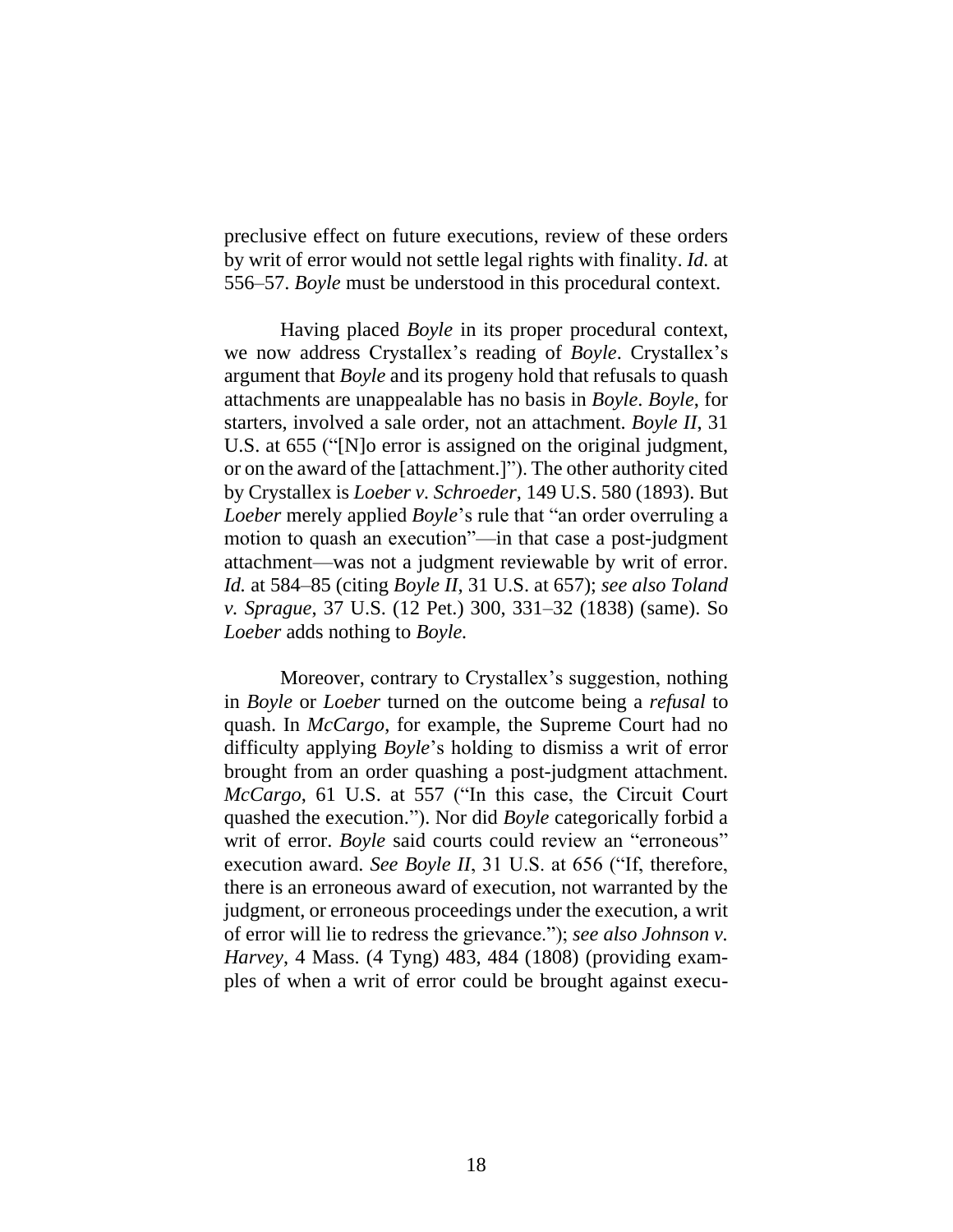tion). Neither *Boyle* nor *Loeber* involved a situation where, as here, a party complains that execution was erroneously awarded against the wrong party, and Crystallex cited no analogous caselaw. This alone distinguishes those cases.

*Boyle* and *Loeber*, in short, turned on the limited scope of the writ of error. But Congress "abolished" the writ of error in 1928 and replaced it with the appeal. Act of Jan. 31, 1928, ch. 14, 45 Stat. 54 ("That the writ or error in cases, civil and criminal, is abolished. All relief which heretofore could be obtained by writ of error shall hereafter be obtainable by appeal."); Erwin C. Surrency, *History of the Federal Courts*  305 (2d ed. 2002) (noting the demise of distinctions between the writ of error and the appeal). Appeals were not new. Before 1928, appeals were common on the equity side of federal courts and allowed for broad review of "facts as well as law" on appeal from a final decree. *Buessel v. United States*, 258 F. 811, 814 (2d Cir. 1919). Post-judgment decrees in equity were reviewable for abuse even if they were discretionary. *In re Farmers' Loan & Tr. Co.*, 129 U.S. 206, 215–16 (1889).

Whatever substantive distinction remained between appeals in equity and law after 1928 ended in 1938. The Federal Rules of Civil Procedure merged law and equity by replacing the forms of action and bills with "one form of action—the civil action." Fed. R. Civ. P. 2. And the post-judgment writs referenced in *Boyle* were "abolished" by Rule 60 a few years later. Fed. R. Civ. P. 60(e). Civil actions and motions, not writs "shrouded in ancient lore and mystery," are now the exclusive way to seek relief from execution proceedings in federal district court. Advisory Comm. on Rules of Civ. Proc., Report of the Proposed Amendments to Rules of Civil Procedure for the District Courts of the United States (1946), *reprinted in* 5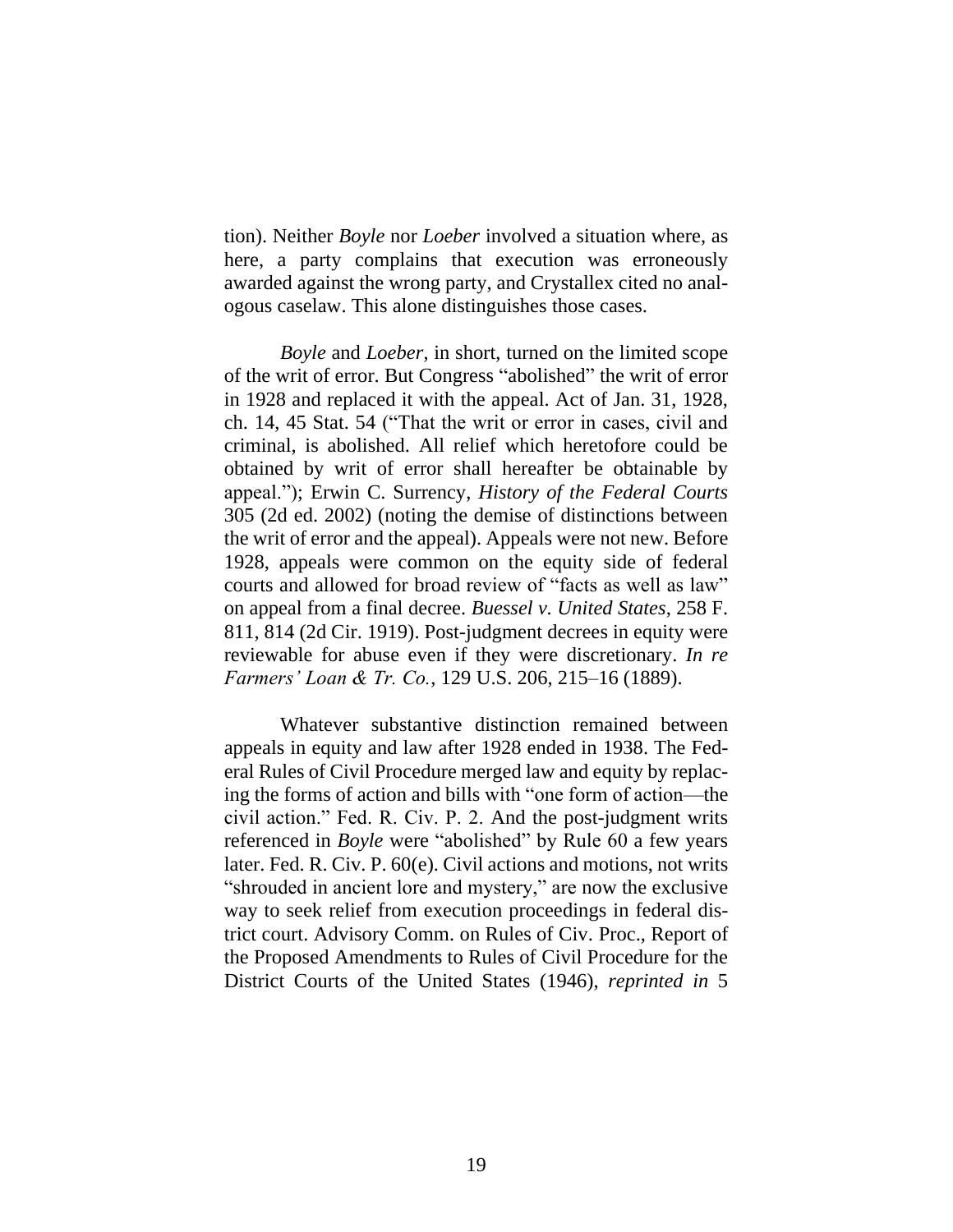F.R.D. 433, 476. While rules of procedure cannot alter our jurisdiction, "many of the procedural rules of the district courts unquestionably affect [our] jurisdiction" by altering when district court orders can be considered final decisions. *Bendix Aviation Corp. v. Glass*, 195 F.2d 267, 271 (3d Cir. 1952) (en banc) (upholding Rule 54(b)).

Crystallex does not explain why *Boyle* and *Loeber* have continued relevance under modern civil procedure. As Crystallex acknowledges, courts of appeals often hear appeals from final sale orders—like the order at issue in *Boyle*. "[P]ostjudgment orders are often appealable," we have said. *Sharp Props.*, 998 F.2d at 149. Or as the Fifth Circuit recently explained, "[o]rders permitting enforcement of judgments or requiring defendants to transfer property to plaintiffs might not take the form of judgments, but they certainly dispose of claims to that property. And these types of orders have long been treated as final and appealable." *Hewlett-Packard Co. v. Quanta Storage, Inc.*, 961 F.3d 731, 741–42 (5th Cir. 2020) (citing cases, including *Boyle II*, 31 U.S. at 656).

Given the merger of law and equity and the abolition of the forms of action, our appellate jurisdiction is not limited to those "judgments" that would have been reviewable by writ of error in the law courts of Westminster. We have allowed appeals from many orders that likely would not have been "judgments" under the technical rules of the writ of error. In *Sharp Properties*, for example, we held that a writ of assistance ejecting a non-party tenant under Rule 70 was an appealable final decision, not an unappealable "ministerial or administrative act." 998 F.2d at 151*.* Even more telling, the Supreme Court now allows appeals from orders vacating *pre*judgment attachments by motion, which may well have been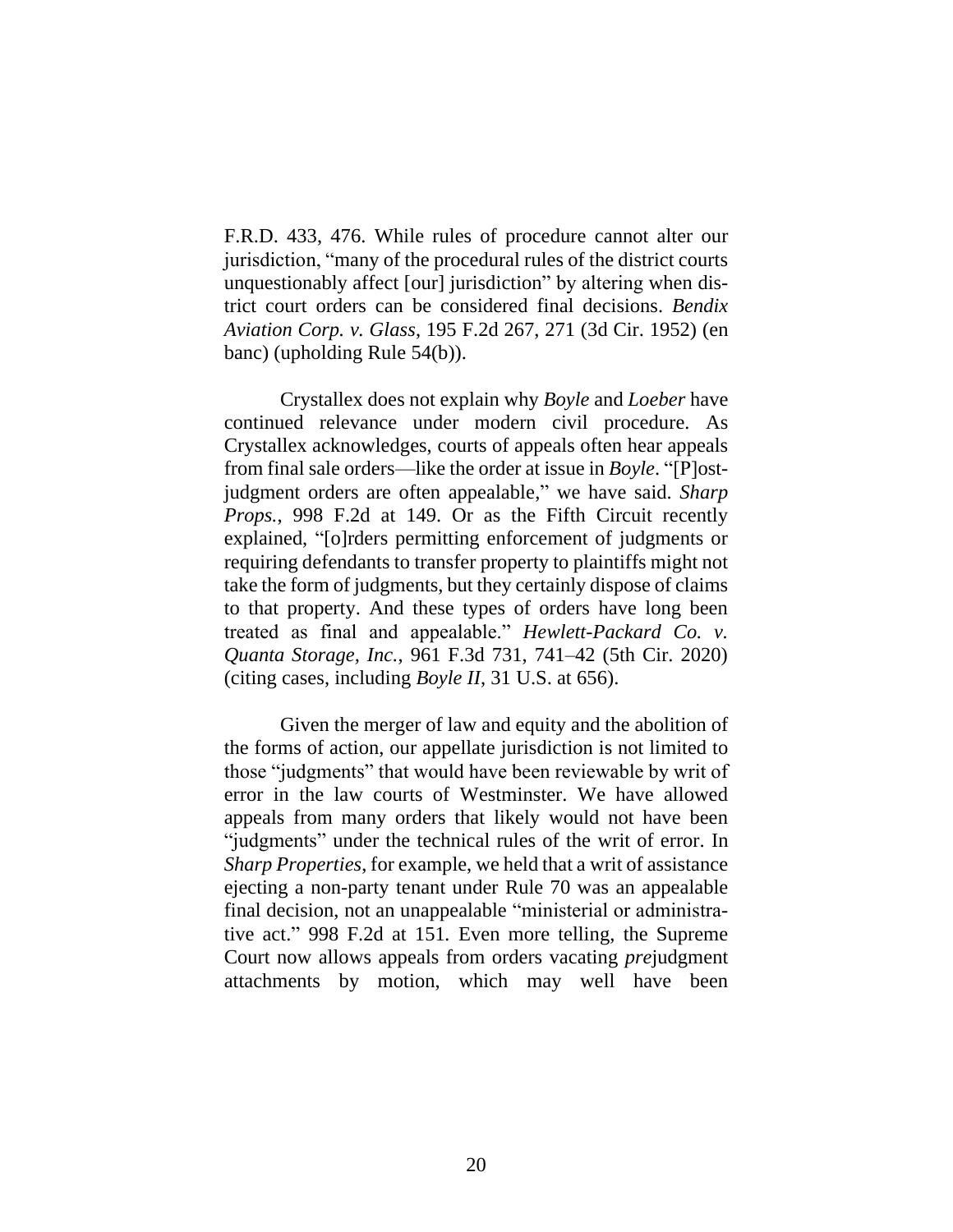unreviewable by writ of error at common law. *Compare Compania Colombiana Del Caribe*, 339 U.S. at 688–89 (allowing appeal from an order vacating foreign attachment by motion), *with McCargo*, 61 U.S. at 558 (rejecting a writ of error from an order quashing attachment by motion). And as we have explained, *Boyle* merely applied the general rule that discretionary orders were unreviewable by writ of error. *Clason*, 12 Johns. at 49. But the federal reporters are chockfull of appeals reviewing orders for abuse of discretion. Those precedents sit uneasily with *Boyle* and *Loeber*.

By contrast, there are no well-reasoned decisions applying *Boyle* and *Loeber* to reject an appeal after 1938. *See*  15B Charles Alan Wright & Arthur R. Miller, *Federal Practice and Procedure* § 3916 n.8 (2d ed. 1992) ("Wright & Miller") (characterizing *Boyle* as the "old view" of the appealability of execution orders). The few decisions that apply *Boyle* or *Loeber* to dismiss appeals are perfunctory. *See, e.g.*, *United States v. Moore*, 878 F.2d 331, 331 (9th Cir. 1989) (per curiam) (relying on *Loeber* to dismiss without explanation); *Steccone v. Morse-Starrett Prods. Co.*, 191 F.2d 197, 199 (9th Cir. 1951) (same). This silence speaks volumes. Supreme Court decisions under the First Judiciary Act are binding and relevant, but we see no persuasive reason why *Boyle*'s understanding of the writ of error and the discretionary nature of motions to quash execution under the forms of action compels dismissal of these appeals, and Crystallex offers none. In the contest between the writ of error and the civil appeal, as in other areas, "[t]he war between law and equity is over. Equity won." Douglas Laycock, *The Triumph of Equity*, 56 Law & Contemp. Probs. 53, 53 (1993).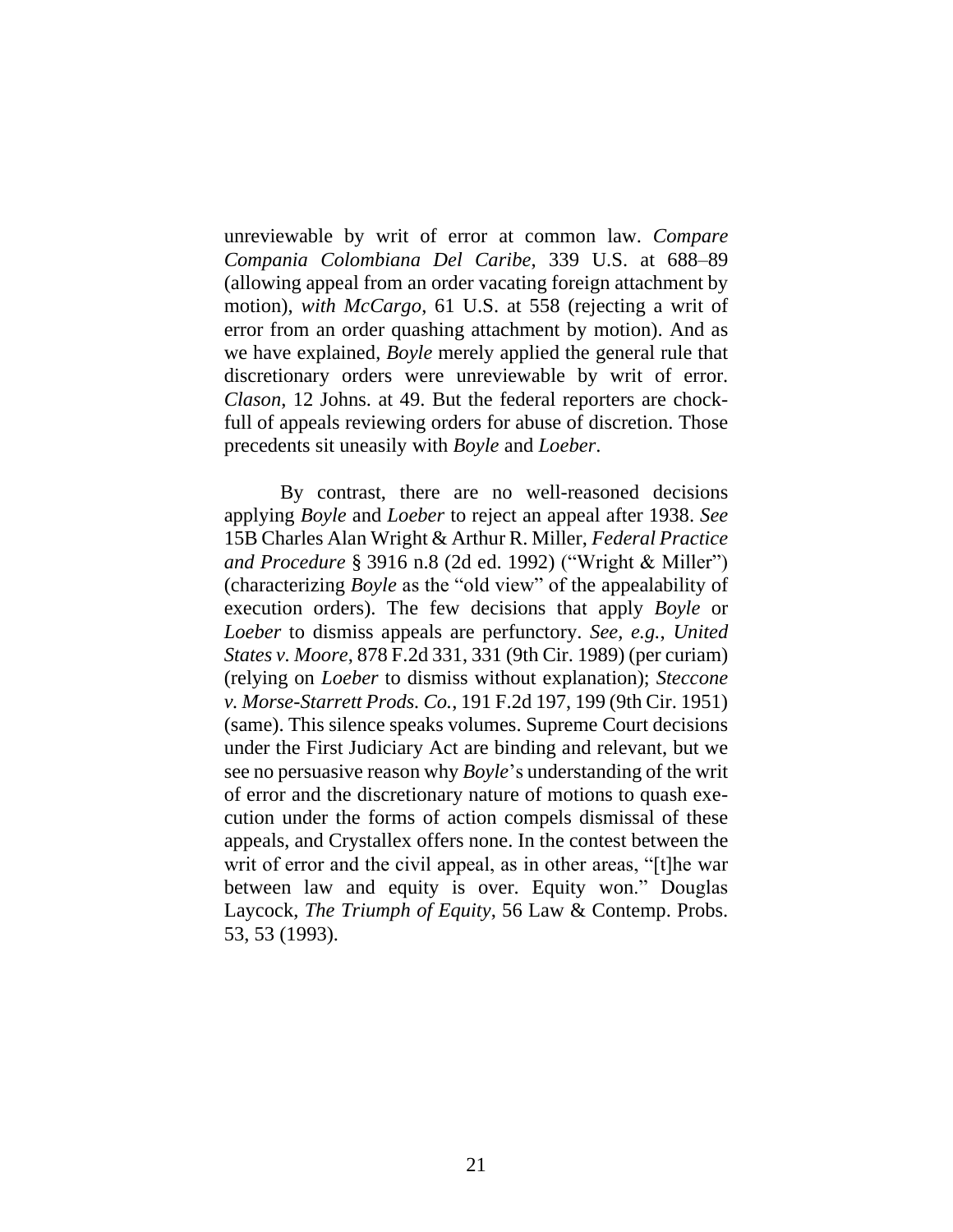We apply our "practical finality" approach to these post-judgment orders. *Sharp Properties*, 998 F.2d at 150. Practical finality, however, does not mean piecemeal review of every post-judgment order en route to a final sale. "Appeal ordinarily should not be available as to any particular postjudgment proceeding before the trial court has reached its final disposition." Wright & Miller § 3916. Generally, the "dispositive question, then, is whether there is anything left for the district court to do with respect to execution of the judgment." *Parker*, 927 F.3d at 380. An execution proceeding is final when "all that remains is for a non-judicial officer to take and dispose of the defendant's property." *Id.* Or as we said in *Sharp Properties*, a post-judgment order is final when it "leaves nothing to be done in the cause save to superintend, *ministerially*, the execution of the decree." 998 F.2d at 150 (quoting *In Re Moody*, 825 F.2d 81, 85 n.5 (5th Cir. 1987)). The key word is "ministerially." This practical test requires us to determine whether the District Court's judicial role is over.

Applying our test, the District Court's judicial role in this civil action is far from over. The District Court is proceeding through a judicial sale, not an execution sale, and the sale process raises several legal questions. To decide judicial sale procedures, for example, the District Court first needs to rule on objections to the special master's proposed judicial sale procedures. The parties have raised multiple legal objections to this proposal and continue to brief legal issues. Venezuela, for example, submitted a district court brief a day after we held oral argument in this appeal arguing that a contingent auction pending an OFAC license would violate sanctions regulations. That is a legal objection calling for the District Court's judg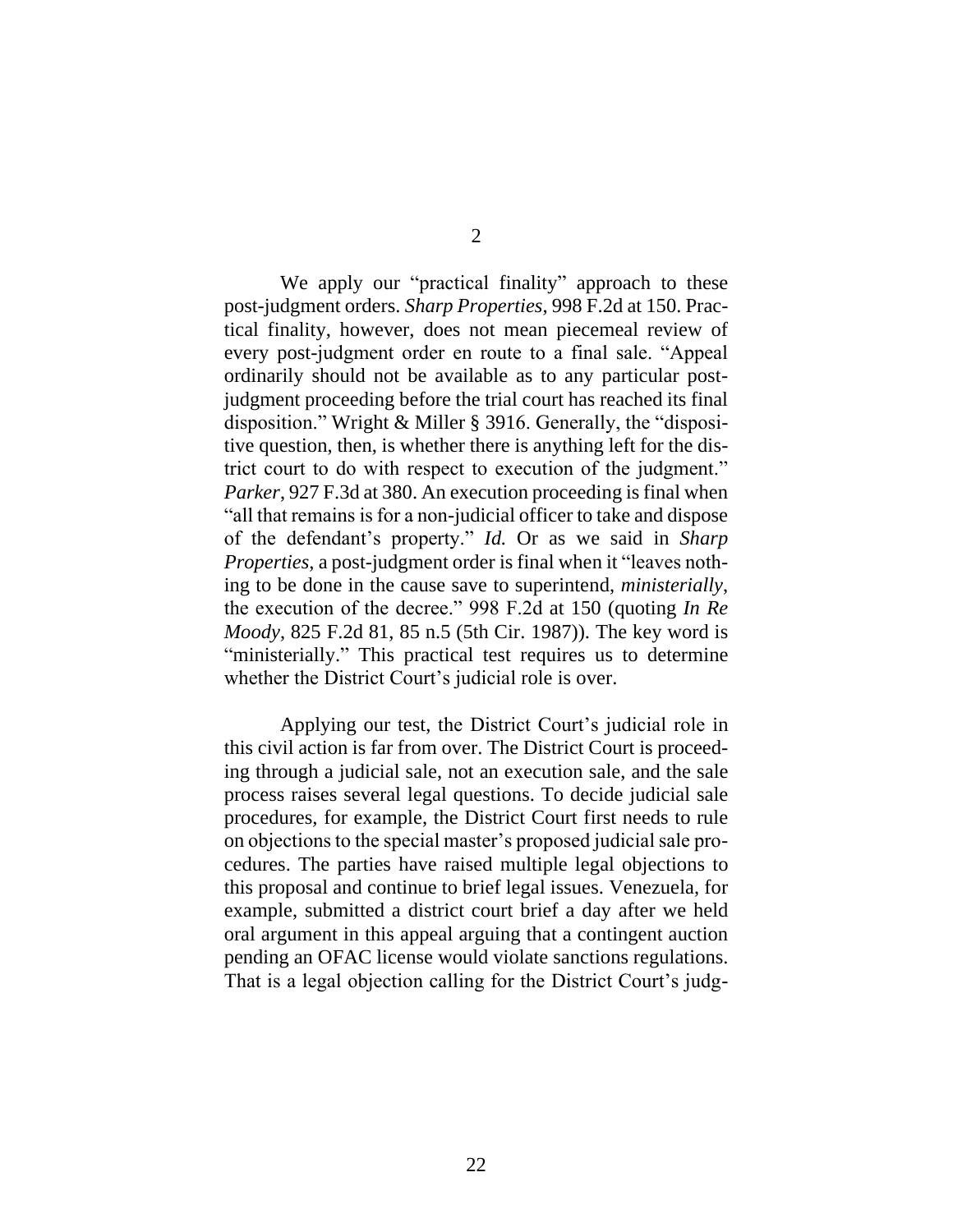ment, not just its ministerial superintendence. More appeals will likely follow the final order on sale procedures.

Appellants raise several pragmatic arguments for finality, but none are persuasive.

Appellants first argue that the pending judicial proceedings are irrelevant to finality because they involve the sale process. The refusal to quash, they say, settled the sole remaining threshold objection to the sale of PDVSA's property as a nonparty to the money judgment. In their view, there is no practical reason to defer review of this separate threshold objection. But preventing the "harassment and cost of a succession of separate appeals"—as the law requires—is a fine practical reason to defer review. *Cobbledick v. United States*, 309 U.S. 323, 325 (1940). Threshold affirmative dispositive defenses to liability (like a statute of limitations) are often rejected in interlocutory orders, but their rejection is not immediately appealable. *Digital Equip. Corp.*, 511 U.S. at 873. Disappointed litigants who lose on threshold affirmative defenses must ordinarily wait "until the end of proceedings before gaining appellate review." *Van Cauwenberghe v. Biard*, 486 U.S. 517, 524 (1988). So too here.

Appellants also argue that further proceedings would be wasteful if we later hold the attachment invalid. Perhaps. "But the possibility that a ruling may be erroneous and may impose additional litigation expense is not sufficient to set aside the finality requirement imposed by Congress." *Richardson-Merrell, Inc. v. Koller*, 472 U.S. 424, 436 (1985). This rule is sensible, as we affirm district courts far more often than we reverse them.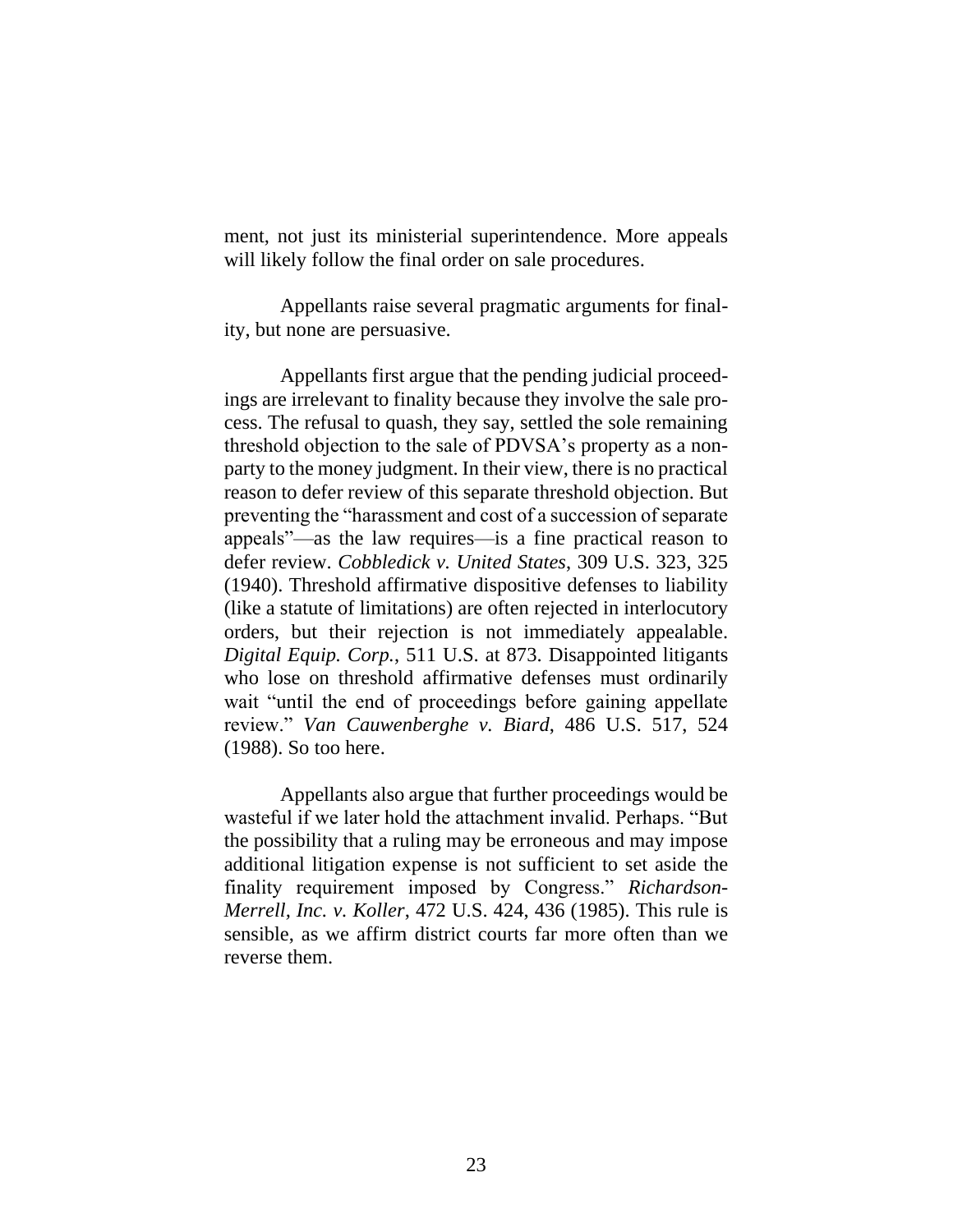Appellants' core argument, however, is that we should discount ordinary principles of finality because post-judgment decisions are more permissive of piecemeal appeals. *Sharp Properties* and other decisions of our Court lend some support to this argument. We have said that "when supplementary postjudgment orders are involved . . . the policy against . . . avoiding piecemeal review [is] less likely to be decisive." *Sharp Properties*, 998 F.2d at 150 (quoting *Ohntrup v. Firearms Ctr., Inc.*, 802 F.2d 676, 678 (3d Cir. 1986)). And in *Ohntrup*, we held a post-judgment denial of a motion to withdraw as counsel immediately appealable even though discovery proceedings in aid of execution remained pending before the District Court. *Ohntrup*, 802 F.2d at 678. But critically, we granted review in that case only because if the lawyers involved had to wait until the execution proceedings were over, they "would . . . be effectively denied meaningful review" of their motion to withdraw. *Id.*

Unlike in *Ohntrup*, Appellants have not shown they will be denied meaningful appellate review unless we intervene now. Appellants argue that unless we intervene now, they will be irreparably injured by a fire sale. But that injury will only materialize if a contingent auction takes place *and they ultimately lose on appeal*, so they have not shown an effective denial of appellate review. If we allowed piecemeal appeals to prevent the risk of mere financial loss occasioned by litigation decisions, "Congress's final decision rule would end up a pretty puny one." *Digital Equip. Corp.*, 511 U.S. at 872.

The risk of a fire sale is also speculative. We do not yet know whether the District Court will order a contingent auction pending OFAC approval (an issue Venezuela continues to vigorously litigate before the District Court), so we have no basis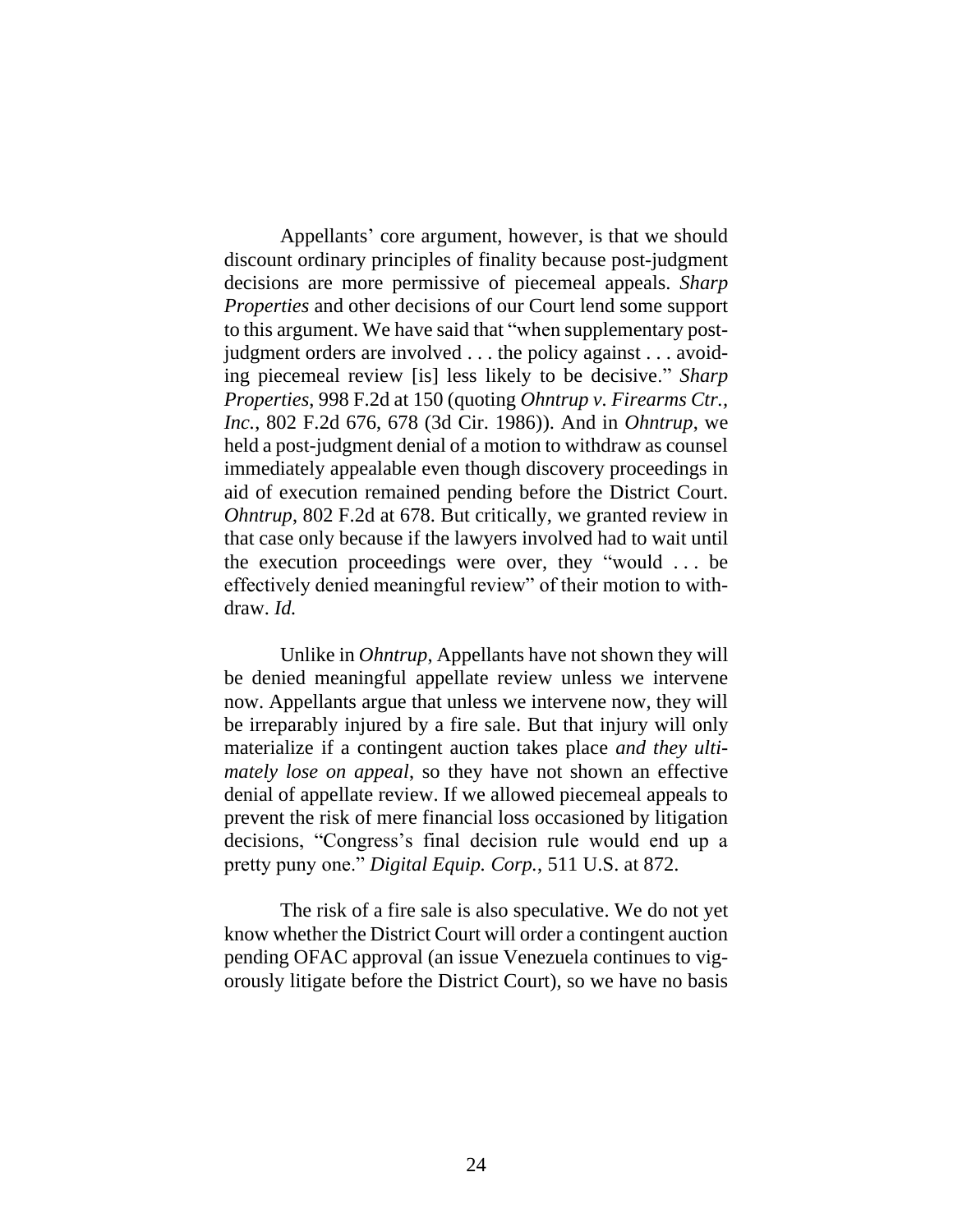to assume that a contingent auction will happen anytime soon. Far from it, the special master has recommended *against* commencing the marketing and bidding process until OFAC's position materially changes. Even if the District Court rejects this recommendation and orders a contingent auction, the District Court appears to agree that OFAC's approval would be necessary to complete the transaction and transfer title.

Nor are appellants without a proper remedy: Once the District Court enters a final decision, they may seek a stay of execution pending appeal, preventing an auction from going forward. Fed. R. Civ. P. 62(b), (e); Fed. R. App. P. 8. Stays, not judge-made equitable or foreign-policy exceptions to the jurisdictional requirement of finality, are the proper way to protect appellants from irreparable injury while they raise their legal challenges on appeal.

3

In a conclusory footnote, appellants also argue that the refusal to quash is appealable as a collateral order. This argument lacks merit for the same reason as their finality argument: appellants have not shown that refusals to quash an attachment are effectively unreviewable on appeal later. *See Mohawk Indus., Inc. v. Carpenter*, 558 U.S. 100, 108–09 (2009) (an appellant must show that "deferring review until final judgment so imperils the interest as to justify the cost of allowing immediate appeal of the entire class of relevant orders").

The refusal to quash is not a final decision.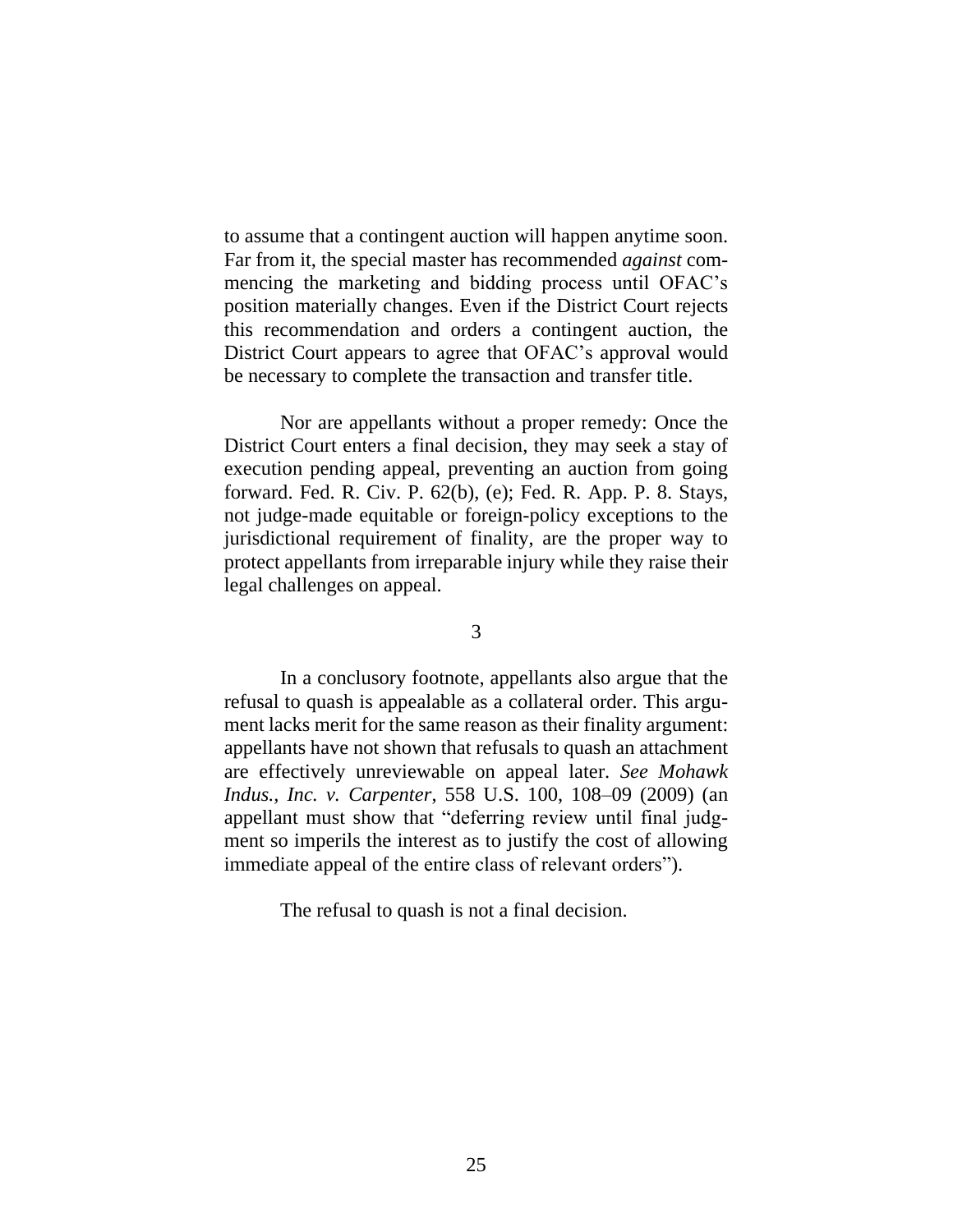Venezuela separately appeals the District Court's decision to "set up the sales procedures and then to follow them to the maximum extent that can be accomplished without a specific license from OFAC." *Crystallex Int'l Corp.*, 2021 WL 129803, at \*16. This preliminary order—a decision to determine sale procedures in the future with the advice of a special master—is interlocutory and unappealable.

1

Before addressing our jurisdiction, we pause to explain what the District Court did *not* decide. Appellants say that the preliminary decision on sale procedures "*contemplates* a contingent auction" without prior OFAC approval. Appellants' Opening Br. 44 (emphasis added); *see also* Oral Argument at 14:10–14:44 (asserting the decision requires steps toward a contingent auction). But saying that an order contemplates a contingent auction is an admission that the order is tentative and not final on at least that disputed issue. The District Court docket confirms this. In its briefing before the District Court, Venezuela continues to litigate the legality of a contingent auction and insists that the District Court has yet to decide whether to approve a contingent auction.

Our own review of the January 2021 order confirms that the District Court has not approved a contingent auction. The District Court said it would go only as far as OFAC's regulations allow and acknowledged that OFAC's approval will be needed to complete a sale. The final sale procedures order, not the preliminary decision on appeal, will govern if, when, and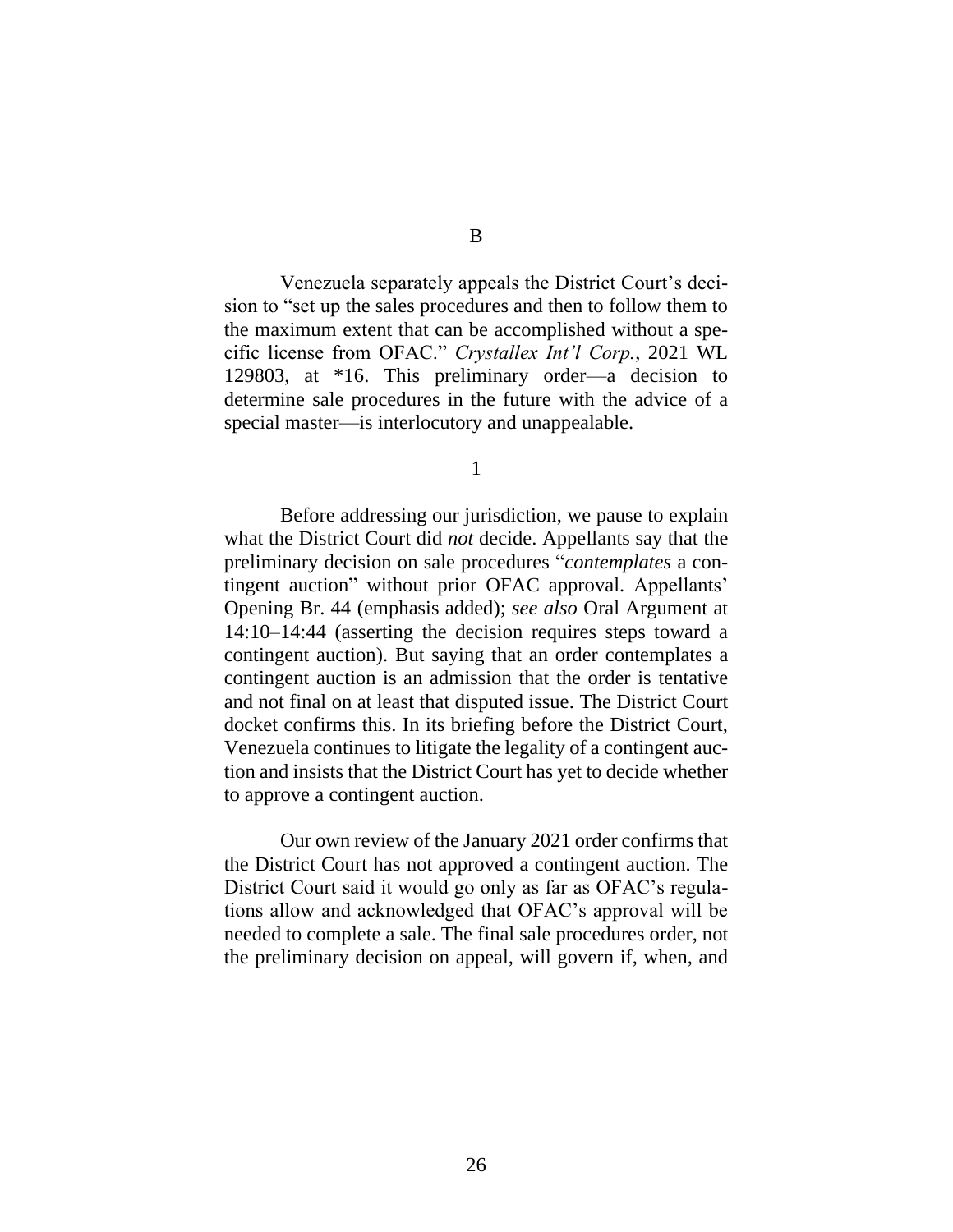how, a sale can begin and end.<sup>7</sup> To be sure, the District Court did not foreclose the possibility of a contingent auction pending OFAC's approval. But neither did it endorse that possibility. That issue will be decided in the final sale procedures order, with the benefit of the special master's recommendations after further briefing. Venezuela's assertion that a contingent auction would violate OFAC's regulations is therefore unripe for resolution in this appeal. *Toilet Goods Ass'n, Inc. v. Gardner*, 387 U.S. 158, 162–63 (1967). We reject Venezuela's attempt to inject this premature issue into this appeal.

2

The only decision before us, then, is the District Court's decision to begin the process for deciding sale *procedures*. Venezuela argues that we have jurisdiction to review this decision under the collateral-order doctrine. We do not.

<sup>7</sup> Appellants read a contingent-sale requirement into the District Court's decision to allow "[t]he winning bidder . . . a reasonable amount of time to pursue any necessary and desirable regulatory approvals." *Crystallex Int'l Corp. v. Bolivarian Republic of Venezuela*, No. 17-mc-151-LPS, 2021 WL 129803, at \*17 (D. Del. Jan. 14, 2021). But this part of the order refers to regulatory approvals generally, not OFAC approvals. OFAC is far from the only regulator in Washington, D.C. As Crystallex explained, a winning bidder may need merger approval from the Federal Trade Commission and the Department of Justice before closing the acquisition. *See* 15 U.S.C. § 18a. Similarly, bidders from outside the United States may need approval from the Committee on Foreign Investment in the United States. *See* 50 U.S.C. § 4565.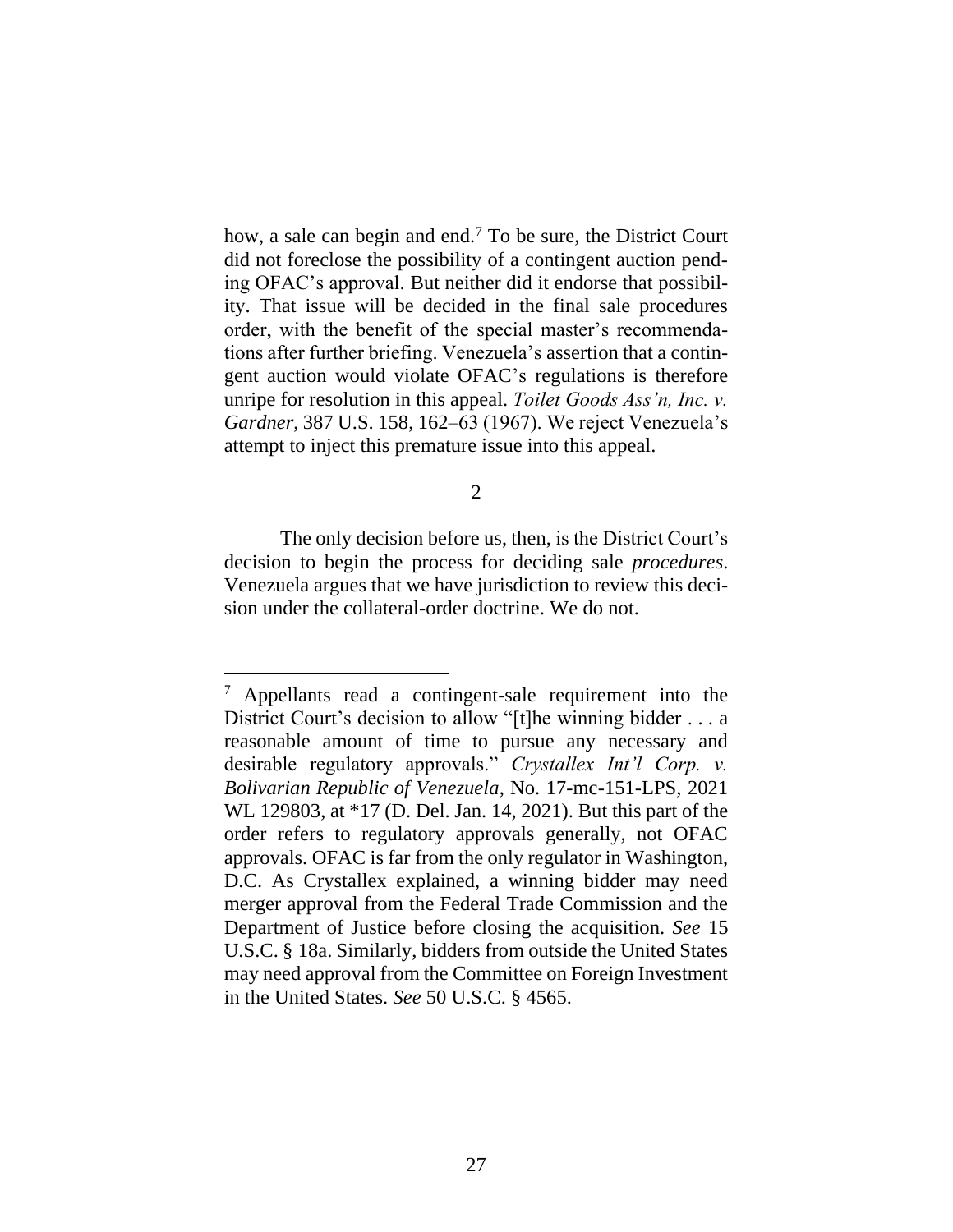The collateral-order doctrine is a narrow exception from the general rule that a party is entitled to a single appeal. *Digital Equip. Corp.*, 511 U.S. at 868. It allows appeals from a "small class" of orders "which finally determine claims of right separable from, and collateral to, rights asserted in the action, too important to be denied review." *Cohen v. Beneficial Indus. Loan Corp.*, 337 U.S. 541, 546 (1949). "That small category includes only decisions that are conclusive, that resolve important questions separate from the merits, and that are effectively unreviewable on appeal from the final judgment in the underlying action." *Swint v. Chambers Cnty. Comm'n*, 514 U.S. 35, 42 (1995).

Orders that "substantially overlap" or are intertwined with the "factual and legal issues of the underlying dispute" are not separate from the merits under *Cohen*, "making such determinations unsuited for immediate appeal as of right under § 1291." *Biard*, 486 U.S. at 529. The District Court's preliminary order is not separate from the merits of the pending proceedings. The preliminary order is but a "tentative, informal, [and] incomplete" step on the issue of how far the District Court can go toward a final sale. *Cohen*, 337 U.S. at 546. The District Court will decide how far is too far in the forthcoming order on sale procedures, after further briefing. *Crystallex Int'l Corp.*, 2021 WL 129803, at \*16–17. Venezuela's claim that this preliminary decision to determine sale procedures goes too far will substantially overlap with and merge into the merits of the forthcoming final decision on sale procedures, so it is not collateral to the pending proceedings.

\* \* \*